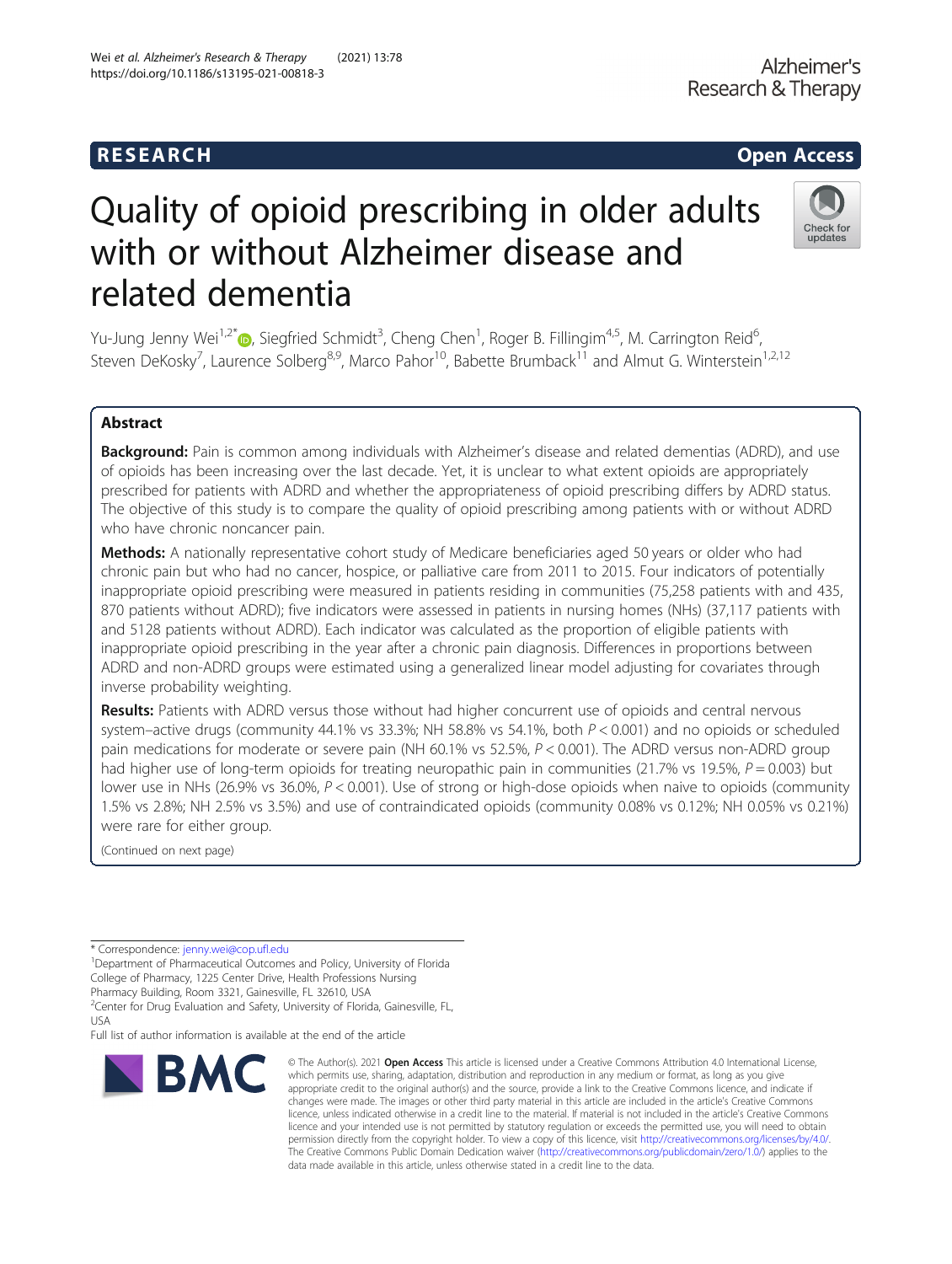## (Continued from previous page)

**Conclusion:** Potential inappropriate opioid prescribing in 2 areas of pain care was more common among patients with ADRD than among patients without ADRD in community or NH settings. Further studies aimed at understanding the factors and effects associated with opioid prescribing patterns that deviate from guidelines are warranted.

Keywords: Alzheimer's disease and related dementias, Prescription opioids, Inappropriate prescribing

## Introduction

Pain is common among older adults with Alzheimer disease and related dementias (ADRD), with up to 60% of affected patients in communities and 80% of those in nursing homes (NHs) reporting regular pain [\[1\]](#page-12-0). Uncontrolled pain in ADRD contributes to poor physical function and mental disorders, notably depression, behavioral, and other psychiatric symptoms [\[2](#page-12-0), [3\]](#page-12-0).

Pharmacological treatment is commonly used to manage older adults' pain [[4](#page-12-0)]. Historical data have shown lower use of analgesics in patients with ADRD vs those without [\[5](#page-12-0)]. Memory decline and decreased communication skills among patients with cognitive impairment have been implicated in the underuse of analgesics [\[5,](#page-12-0) [6\]](#page-12-0). Findings of recent population-based studies, however, suggest that patients with ADRD were equally or more likely than patients without ADRD to receive analgesics for pain management [\[7](#page-12-0)–[10\]](#page-12-0). The increasing analgesic use in patients with ADRD may result from increasing clinical awareness of the need for improved pain assessment and management in this patient population [[7,](#page-12-0) [10](#page-12-0)].

Inappropriate medication prescribing practice is one of the primary reasons for uncontrolled pain [[8](#page-12-0), [10](#page-12-0)–[12](#page-12-0)]. Opioids are commonly used to treat pain in older adults, with nearly 1 in 5 older adults filling at least 1 prescription opioid in 2015 [[13\]](#page-12-0). To date, it remains unclear the extent to which opioids are being prescribed appropriately for older adults with chronic noncancer pain and whether the quality of opioid prescribing differs between those with or without ADRD. To address this question, we assessed and compared quality indicators of appropriate opioid prescribing practices commonly described in guidelines and published literature for the management of chronic pain among older adults with ADRD vs those without (Table [1\)](#page-2-0). The selected quality indicators were assessed in both community and NH settings.

# Methods

# Study design and source

We conducted a cohort study of a 5% random sample of Medicare beneficiaries linked to the Minimum Data Set, version 3.0 (MDS 3.0) from 2011 to 2015. Medicare data contain fee-for-service enrollees' medical billing records for Parts A, B, and D (prescription drugs) and beneficiary-level sociodemographic characteristics,

enrollment status, and presence of 27 chronic conditions, including ADRD [[14\]](#page-12-0). The University of Florida Institutional Review Board approved and waived patient informed consent for this study.

The latest version of a federally mandated clinical assessment, MDS 3.0, collects data from all residents of Medicare- or Medicaid-certified NHs [[15\]](#page-12-0). Most relevant to quality measures of opioid prescribing is MDS 3.0 Section J Health Condition, which documents selfreported pain intensity using numeric rating or verbal descriptor scale, supplemented with nursing staff– assessed pain using the checklist of nonverbal pain indicators for nonverbal residents, as well as the use of scheduled pain medication regimens. We used these pain-related data in MDS 3.0 to assess the appropriateness of opioid prescribing for moderate to severe pain among patients in NHs (Table [1](#page-2-0)).

# Study sample

The study sample included adults 50 years of age or older who had (1) at least 1 primary or secondary diagnosis of a chronic pain condition; (2) no diagnosis or procedures indicating cancer, hospice, or palliative care services; and (3) continuous enrollment in Medicare Parts A, B, and D for at least 18 months between 2011 and 2015. The 18-month period included a 6-month baseline before (for determining demographic and clinical characteristics, pain types, and history of opioid use) and a 12-month follow-up after a chronic pain diagnosis (for assessing the appropriateness of opioid prescribing). For each patient, we randomly selected one 18-month continuous enrollment period as an observation unit. We excluded patients with a health-maintenanceorganization or an employer-sponsored insurance plan (owing to lack of complete encounters from in- and outpatient settings) during the 18-month period. The diagnostic and procedure codes for conditions and services considered in the sample selection are given in Supplement eTable [1](#page-11-0).

We further categorized eligible patients based on residential status (community vs NH) because of the differences in patient characteristics and ADRD severity associated with this factor [\[16,](#page-12-0) [17](#page-12-0)]. Patients were classified as NH residents if they had at least 1 episode of a long NH stay (> 100 days, measured based on MDS 3.0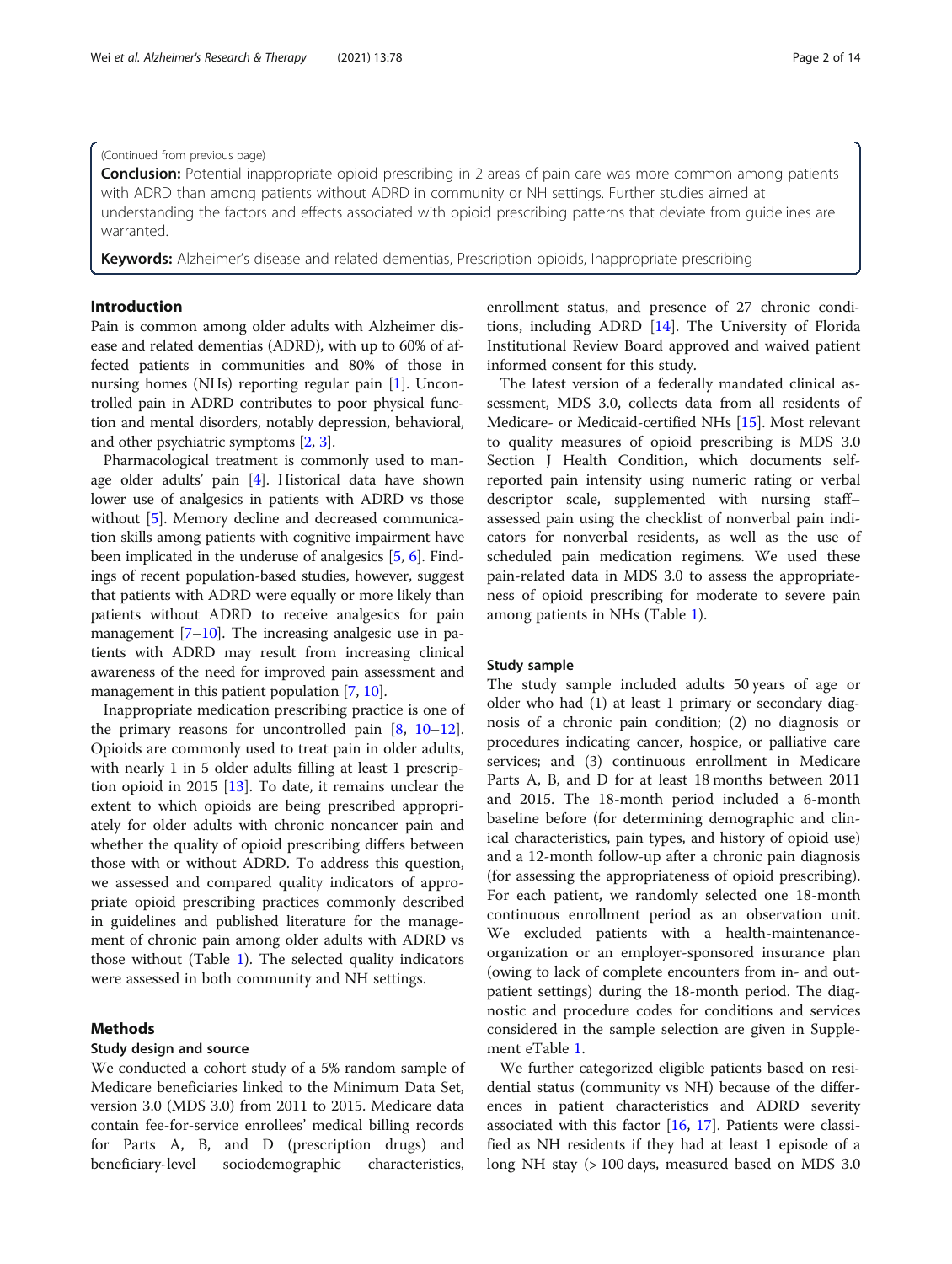<span id="page-2-0"></span>Table 1 Quality measures of potentially inappropriate opioid prescribing among older adults (≥ 50 years) with chronic noncancer pain

| <b>Measure</b>                                            | Indicators of inappropriate opioid                                                                                                                                  | Operationalization with 2011-2015 Medicare and MDS 3.0 data                                                                                      |                                                                                                                                                                    |                                  |
|-----------------------------------------------------------|---------------------------------------------------------------------------------------------------------------------------------------------------------------------|--------------------------------------------------------------------------------------------------------------------------------------------------|--------------------------------------------------------------------------------------------------------------------------------------------------------------------|----------------------------------|
| domain                                                    | prescribing                                                                                                                                                         | <b>Denominator</b>                                                                                                                               | <b>Numerator</b>                                                                                                                                                   | <b>Exclusion</b>                 |
| 1. Opioids<br>contraindicated<br>for older adults         | · Use of meperidine, propoxyphene,<br>pentazocine, butorphanol, and<br>nalbuphine                                                                                   | Older adults with chronic pain                                                                                                                   | Patients with contraindicated opioids                                                                                                                              | Cancer,<br>hospice,<br><b>or</b> |
| 2. Opioid-naïve<br>patients                               | • Use of long-acting (LA) or extended-<br>release (ER) prescription opioids for<br>opioid-naïve patients                                                            | Patients with chronic pain who<br>were naïve to opioids (i.e., no<br>opioids in 6 months before an index<br>chronic pain diagnosis [baseline])   | Patients with LA/ER prescription opioids<br>or using medications without evidence<br>of drug tolerance (i.e., receive $\geq 60$ daily<br>MME) for a week or longer | palliative<br>care               |
|                                                           | • Use of high-dose prescription opi-<br>oids for opioid-naïve patients                                                                                              |                                                                                                                                                  | Patients with a daily dose of $\geq$ 90 MME                                                                                                                        |                                  |
|                                                           | • Composite of any                                                                                                                                                  |                                                                                                                                                  | Patients with LA/ER prescription opioids<br>or with a daily dose of $\geq$ 90 MME                                                                                  |                                  |
| 3. Patients with<br>neuropathic                           | • Long-term (> 90 days) use of opioids                                                                                                                              | Older adults with only neuropathic<br>pain as the index diagnosis                                                                                | Patients with long-term use of opioids                                                                                                                             |                                  |
| pain                                                      |                                                                                                                                                                     | Sensitivity analysis: older adults with<br>only neuropathic pain who had no<br>musculoskeletal or idiopathic pain<br>during the 6-month baseline |                                                                                                                                                                    |                                  |
| 4. Concurrent<br>use of opioids<br>and CNS<br>depressants | • Concurrent use of opioids with any<br>CNS drugs that Beers Criteria <sup>1</sup><br>recommends against                                                            | Older adults with chronic pain and<br>using prescription opioids                                                                                 | Patients with concurrent use of Beers<br>Criteria <sup>1</sup> CNS depressants for $\geq$ 7 days                                                                   |                                  |
| 5. Patients with<br>moderate to<br>severe pain            | . No prescription opioids within 30<br>days before or after reporting<br>moderate to severe pain                                                                    | Older adults with moderate to<br>severe chronic pain                                                                                             | Patients with no prescription opioids<br>within 30 days before or after the<br>qualifying pain score                                                               |                                  |
| (NHs only)                                                | • No use of scheduled pain<br>medication regimen in the 5 days<br>before reporting moderate to severe<br>chronic pain (defined based on MDS<br>3.0 pain assessment) |                                                                                                                                                  | Patients with no scheduled pain<br>medication regimen (defined based on<br>MDS 3.0 item J0100A)                                                                    |                                  |
|                                                           | • Composite of any                                                                                                                                                  |                                                                                                                                                  | Patients with no prescription opioids or<br>no scheduled pain medications                                                                                          |                                  |

Abbreviations: CNS central nervous system, MDS 3.0 Minimum Data Set, version 3.0, MME morphine milligram equivalent, NHs nursing homes <sup>1</sup> American Geriatrics Society 2015 updated Beers criteria for potentially inappropriate medication use in older adults

assessment dates) during the 12-month follow-up period [[18\]](#page-12-0). The choice of using > 100 days to define long-stay NH residents is consistent with the definition set by the US Center for Medicare and Medicaid Services (CMS) [[18\]](#page-12-0). Patients were classified as community dwellers if they had no or a short NH stay  $( \leq 100 \text{ days})$ . We then created 4 community-dwelling cohorts and 5 NH cohorts, with each cohort corresponding to patients who were eligible for the denominator of a specific quality indicator (Supplement eFigure [1](#page-11-0)).

# Prescription opioid and other pain medications

We captured prescription opioids and other pain medications (including non-opioids analgesics and adjuvant treatments) using Medicare Part D files and measured drug use in the year after a chronic pain diagnosis (Supplement eTable [2](#page-11-0)). For opioids, we excluded injectable opioids used primarily in inpatient, rectal dosage forms that are rarely used, and buprenorphine in sublingual form and combined buprenorphine-naloxone products, which are used for addiction treatment. We converted the dose of each filled opioid prescription to daily morphine milligram equivalents (MMEs) by multiplying the quantity of opioids prescribed per day by the strength and MME conversion factor [\[19](#page-12-0)].

# Quality indicators of inappropriate opioid prescribing

Quality indicators of inappropriate opioid prescribing were defined based on core principles of clinical guidelines and published literature for the management of chronic noncancer pain in older adults (Supplement eTable [3\)](#page-11-0). Four major quality indicators were selected and measured in the year after a chronic pain diagnosis: (1) use strong or high-dose (defined as  $\geq$  90 MME per day [\[20\]](#page-12-0)) opioid regimen among opioid-naïve patients who had no prescription opioid use at baseline; (2) longterm use  $(≥ 90 \text{ days } [21, 22])$  $(≥ 90 \text{ days } [21, 22])$  $(≥ 90 \text{ days } [21, 22])$  $(≥ 90 \text{ days } [21, 22])$  $(≥ 90 \text{ days } [21, 22])$  of opioids for patients with neuropathic pain as the index diagnosis; (3) concurrent use of opioids with other central nervous system (CNS) depressant drugs for 7 or more days [[23](#page-12-0), [24](#page-12-0)]; and (4) use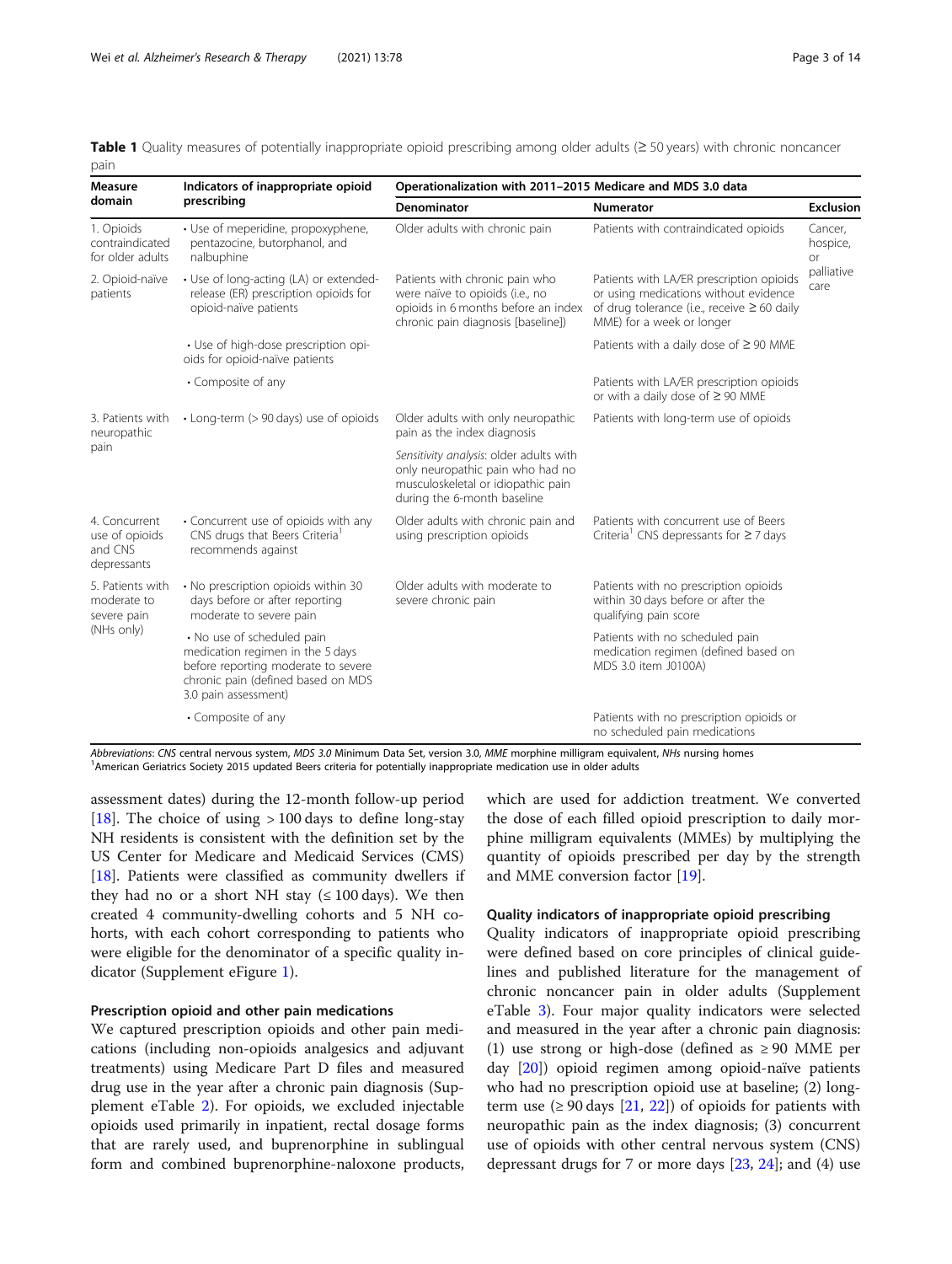of opioids contraindicated for older adults [\[24](#page-12-0)–[26\]](#page-12-0). An additional (fifth) indicator was measured only in NH patients based on MDS 3.0—the absence of opioid prescription or the absence of a scheduled pain treatment regimen within days of reporting moderate to severe pain [[26,](#page-12-0) [27\]](#page-12-0). A detailed definition of each indicator is given in Table [1.](#page-2-0) Each indicator was calculated as the proportion of eligible patients with inappropriate opioid prescribing following the year after a chronic pain diagnosis.

# Statistical analysis

In both community and NH settings, we compared quality indicators between patients with versus without ADRD. Patients with ADRD were identified based on the Chronic Condition Data Warehouse flags as having at least one institutional (including inpatient, outpatient, skilled nursing facility, home healthcare, and hospice care) or office-based medical claims with any of 24 diagnostic codes for ADRD [[14\]](#page-12-0). Because the ADRD and non-ADRD groups differed in many characteristics that may be associated with opioid prescribing practices, we used an inverse probability weighting (IPW) approach to balance differences in group characteristics that may bias outcome estimates, while retaining all study patients in the analysis [[28](#page-12-0)]. In IPW, data from each patient were weighted by the inverse of the estimated probability of ADRD status conditional on measured baseline characteristics through a logistic regression model. Separate models were created to generate IPW weights using the characteristics of patient cohorts in communities (Table [2\)](#page-4-0) and in NHs (Table [3](#page-6-0)). In the NH sample, in addition to characteristics measured from Medicare claims data, we also adjusted for three characteristics extracted from MDS 3.0 data—(1) Patient Health Questionnaire (PHQ)-9 depression symptoms (range 0–27), classified as no  $(0-4)$ , mild  $(5-9)$ , moderate  $(10-14)$ , and severe depression  $(\geq 15)$  [\[29](#page-12-0)]; (2) activities of daily living (ADLs, range 0–28), classified into no (0–7), mild (8– 14), moderate (15–21), and severe  $(221)$  dependence [[30\]](#page-12-0); and (3) body mass index (BMI), calculated based on MDS-3.0 documented weight and height and classified into underweight (BMI <  $18.5 \text{ kg/m}^2$ ), normal (18.5– 24.9), obsess (25.0–29.9), and overweight ( $\geq$  30) [[31\]](#page-12-0). We refrained from adjusting for MDS 3.0-assessed cognitive function and aggressive behaviors in the NH sample due to only a small proportion  $\left( < 5\% \right)$ , data not shown) of non-ADRD residents having moderate to severe cognitive function or aggressive behaviors. Adjustment of these two variables along with other characteristics would have produced extreme IPW weights, an indicative of violation of positivity assumption (i.e., probability of any patient having exposure [i.e., ADRD vs nonADRD] is positive, nonzero with each stratum of covariate combination) [\[32](#page-12-0)].

We reported the weighted proportion of patients with chronic pain who received any pain medications, overall and by therapeutic classes (opioids, non-opioids, and adjuvants by therapeutic class) during the 12-month follow-up in ADRD or non-ADRD groups, by residential status. For each quality indicator and each setting, we also reported the weighted proportion of patients with inappropriate opioid prescribing between ADRD and non-ADRD groups. We estimated the proportion differences between groups and their 95% CIs using generalized linear models. All analyses were performed from April 2019 to April 2020 using SAS, version 9.4 (SAS Institute Inc). Statistical significance was set at  $P < 0.05$ , and all tests were 2-sided.

# Results

Of 553,373 Medicare beneficiaries with chronic pain identified, 75,258 patients with ADRD and 435,870 patients without ADRD were living in communities (Table [2](#page-4-0)), and 37,117 patients with ADRD and 5128 patients without ADRD were residing in NHs (Table [3](#page-6-0)). In both settings, compared with patients without ADRD, those with ADRD were older (mean [SD] age: in community, 79 [[10\]](#page-12-0) vs 71 [\[9](#page-12-0)] years; in NH, 82 [\[10](#page-12-0)] vs 73 [[13](#page-12-0)] years; both  $P < .001$ ) and were more likely to be female (community, 71% vs 63%; NH, 75% vs 64%; both  $P < .001$ ). The proportion of nonwhite was higher in patients with vs without ADRD in communities (21% vs 18%,  $P < .001$ ) but was similar in NHs (20% vs 19%;  $P =$ .205). After IPW, distributions of all measured baseline characteristics were well balanced between ADRD and non-ADRD groups in all patient cohorts in communities and NHs (Supplement eTables  $4$  and  $5$ ), with standardized mean differences for characteristics less than 0.1 (Supplement eFigures [2](#page-11-0) and [3](#page-11-0)).

# Receipt of pain medications in patients with or without ADRD

After IPW, patients with ADRD were less likely than their non-ADRD counterparts to receive any prescription pain medication in the year after a chronic pain diagnosis in communities (66.6% vs 67.6%; difference, − 1.0% [95% CI, − 1.4 to − 0.7%]; P < .001) and NHs (64.5% vs 74.9%; difference, − 10.4% [95% CI, − 11.7 to − 9.1%];  $P < .001$ ) (Table [4](#page-8-0)). In both settings, analyses by therapeutic classes of analgesics showed lower use of opioids (community, 45.1% vs 48.1%; difference, − 3.0% [95% CI, − 3.4 to − 2.6%]; NH, 47.9% vs 60.7%; difference, − 12.8% [95% CI,  $-14.2$  to  $-11.3%$ ]; both  $P < .001$  or lower use of non-opioids (community, 30.3% vs 32.7%; difference, − 2.4% [95% CI, − 2.8 to − 2.1%]; NH, 18.0% vs 21.9%; difference,  $-3.9%$  [95% CI,  $-5.1$  to  $-2.7%$ ]; both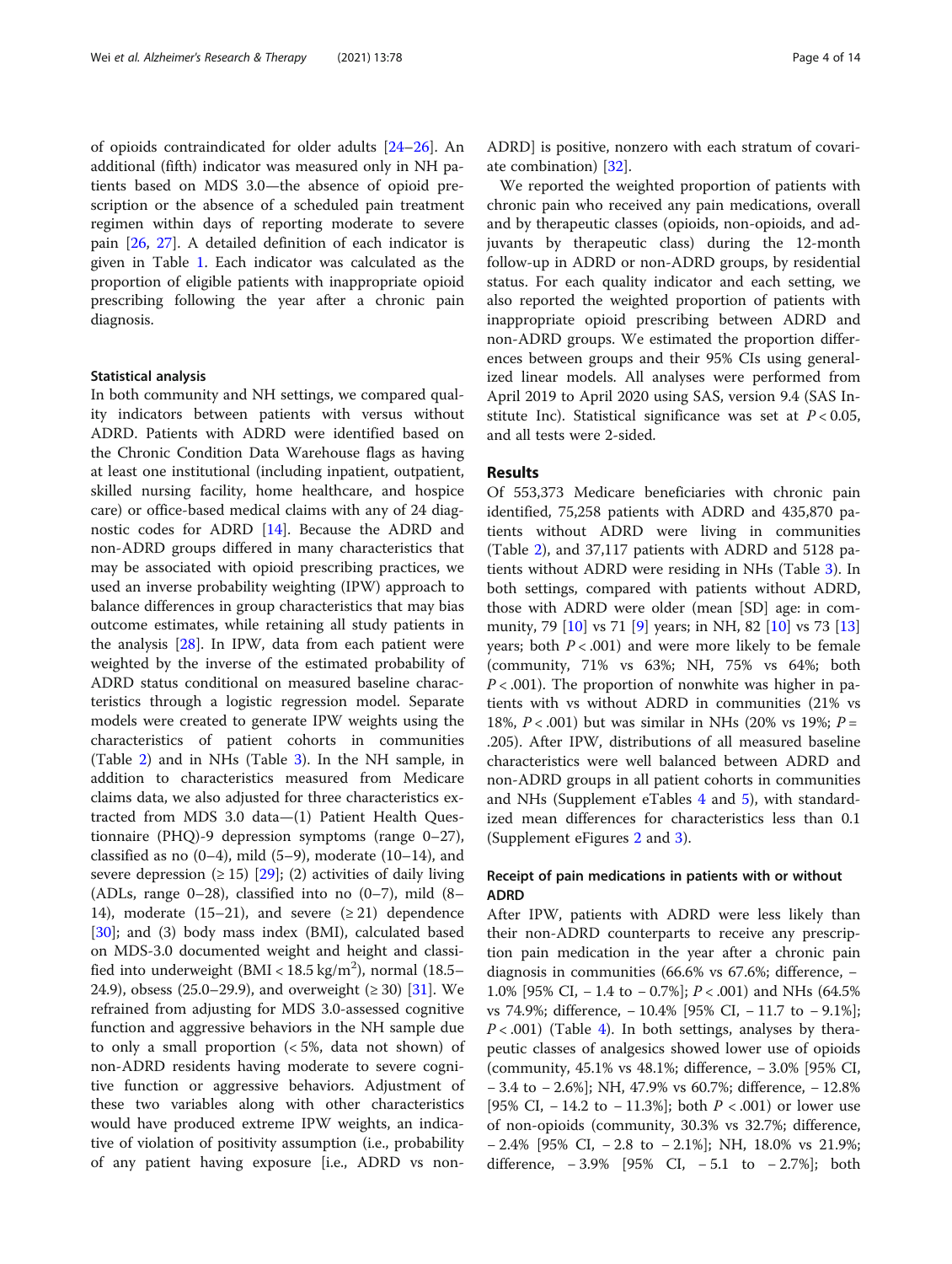| <b>Baseline</b><br>characteristic <sup>a</sup> | <b>Patients with</b> | chronic pain, %        |                          | Opioid-naive<br>patients, % |                        |                          | Patients with<br>%  | neuropathic pain,      |                          | <b>Patients with</b><br>opioid | prescription, %        |                          |
|------------------------------------------------|----------------------|------------------------|--------------------------|-----------------------------|------------------------|--------------------------|---------------------|------------------------|--------------------------|--------------------------------|------------------------|--------------------------|
|                                                | With<br><b>ADRD</b>  | Without<br><b>ADRD</b> | р.<br>value <sup>d</sup> | With<br><b>ADRD</b>         | Without<br><b>ADRD</b> | Р-<br>value <sup>d</sup> | With<br><b>ADRD</b> | Without<br><b>ADRD</b> | Р-<br>value <sup>d</sup> | With<br><b>ADRD</b>            | Without<br><b>ADRD</b> | Р-<br>value <sup>d</sup> |
| Total no.                                      | 75,258               | 435,870                |                          | 48,182                      | 304,009                |                          | 9775                | 64,692                 |                          | 27,801                         | 197,886                |                          |
| Age, y                                         |                      |                        |                          |                             |                        |                          |                     |                        |                          |                                |                        |                          |
| Mean (SD)                                      | 79.3<br>(10.4)       | 70.9 (9.4)             | < .001                   | 80.4<br>(10.1)              | 72.1 (8.8)             | < 0.001                  | 76.5<br>(10.1)      | 69.7 (9.3)             | < 0.001                  | 77.8<br>(10.6)                 | 69.2 (9.8)             | < 0.001                  |
| $50 - 64$                                      | 9.4                  | 19.3                   |                          | 7.5                         | 13.1                   |                          | 12.5                | 23.2                   |                          | 11.9                           | 27.2                   |                          |
| $65 - 74$                                      | 19.3                 | 48.0                   |                          | 17.1                        | 50.9                   |                          | 26.2                | 48.0                   |                          | 22.5                           | 44.6                   |                          |
| $75 - 84$                                      | 36.3                 | 24.7                   |                          | 36.4                        | 27.0                   |                          | 38.1                | 22.6                   |                          | 36.1                           | 21.7                   |                          |
| $\geq 85$                                      | 35.0                 | 8.0                    |                          | 38.9                        | 8.9                    |                          | 23.1                | 6.1                    |                          | 29.5                           | 6.5                    |                          |
| Female                                         | 71.1                 | 63.1                   | < 0.001                  | 69.5                        | 62.4                   | < 0.001                  | 67.3                | 62.0                   | < 0.001                  | 73.5                           | 64.0                   | < 0.001                  |
| Race/ethnicity                                 |                      |                        |                          |                             |                        |                          |                     |                        |                          |                                |                        |                          |
| White                                          | 78.7                 | 82.0                   | < .001                   | 78.0                        | 82.6                   | < 0.001                  | 76.8                | 82.1                   | < 0.001                  | 79.4                           | 81.2                   | < 0.001                  |
| <b>Black</b>                                   | 11.7                 | 10.4                   |                          | 11.3                        | 9.1                    |                          | 12.4                | 10.3                   |                          | 12.3                           | 12.3                   |                          |
| Othersb                                        | 9.6                  | 7.6                    |                          | 10.6                        | 8.3                    |                          | 10.8                | 7.6                    |                          | 8.2                            | 6.4                    |                          |
| US region                                      |                      |                        |                          |                             |                        |                          |                     |                        |                          |                                |                        |                          |
| Northeast                                      | 21.0                 | 18.9                   | < 0.001                  | 24.7                        | 20.9                   | < 0.001                  | 20.7                | 19.6                   | < 0.001                  | 15.1                           | 15.0                   | < 0.001                  |
| Midwest                                        | 21.7                 | 24.5                   |                          | 21.5                        | 24.7                   |                          | 19.9                | 23.9                   |                          | 22.0                           | 24.3                   |                          |
| South                                          | 40.1                 | 38.4                   |                          | 36.8                        | 36.1                   |                          | 42.3                | 39.0                   |                          | 45.6                           | 42.8                   |                          |
| West or other regions                          | 17.2                 | 18.2                   |                          | 17.1                        | 18.3                   |                          | 17.1                | 17.5                   |                          | 17.2                           | 17.8                   |                          |
| Low-income subsidy                             | 44.0                 | 34.5                   | < 0.001                  | 41.2                        | 28.5                   | < 0.001                  | 46.6                | 35.7                   | < 0.001                  | 47.9                           | 42.3                   | < 0.001                  |
| <b>Tobacco or alcohol</b><br>use               | 6.7                  | 6.5                    | .057                     | 4.6                         | 4.1                    | < 0.001                  | 7.3                 | 6.7                    | .021                     | 9.3                            | 9.5                    | .391                     |
| Drug use disorder                              | 2.3                  | 1.6                    | < 0.001                  | 1.1                         | 0.6                    | < 0.001                  | 3.0                 | 1.8                    | < 0.001                  | 3.9                            | 2.7                    | < 0.001                  |
| Index pain diagnosis <sup>c</sup>              |                      |                        |                          |                             |                        |                          |                     |                        |                          |                                |                        |                          |
| Musculoskeletal                                | 88.8                 | 86.7                   | < 0.001                  | 89.4                        | 87.4                   | < 0.001                  | 24.5                | 19.7                   | < 0.001                  | 88.0                           | 86.3                   | < 0.001                  |
| Neuropathic                                    | 13.0                 | 14.8                   | < 0.001                  | 12.2                        | 14.3                   | < 0.001                  | 100.0               | 100.0                  | ΝA                       | 14.2                           | 15.2                   | < 0.001                  |
| Idiopathic                                     | 2.4                  | 2.0                    | < .001                   | 1.2                         | 0.8                    | < 0.001                  | 1.2                 | 0.7                    | < .001                   | 4.1                            | 3.6                    | < 0.001                  |
| Comorbidity affecting pain treatment           |                      |                        |                          |                             |                        |                          |                     |                        |                          |                                |                        |                          |
| Cardiovascular disease 85.4                    |                      | 68.1                   | < 0.001                  | 83.3                        | 65.0                   | < 0.001                  | 86.8                | 70.3                   | < 0.001                  | 87.5                           | 71.2                   | < 0.001                  |
| Pulmonary condition                            | 52.9                 | 40.7                   | < 0.001                  | 47.9                        | 35.9                   | < 0.001                  | 53.5                | 41.0                   | < 0.001                  | 59.2                           | 46.5                   | < 0.001                  |
| Diabetes                                       | 39.8                 | 34.3                   | < 0.001                  | 38.0                        | 32.4                   | < 0.001                  | 59.4                | 47.7                   | < 0.001                  | 42.6                           | 36.7                   | < 0.001                  |
| Mental disorder                                | 37.9                 | 17.6                   | < 0.001                  | 32.9                        | 13.2                   | < 0.001                  | 37.5                | 18.8                   | < .001                   | 43.5                           | 22.7                   | < 0.001                  |
| Gastrointestinal tract<br>disorder             | 27.2                 | 13.7                   | < .001                   | 23.8                        | 11.4                   | < 0.001                  | 26.8                | 14.2                   | < 0.001                  | 30.6                           | 15.9                   | < 0.001                  |
| Urinary tract infection                        | 24.6                 | 9.4                    | < .001                   | 22.1                        | 8.1                    | < 0.001                  | 22.3                | 10.0                   | < 0.001                  | 26.9                           | 10.7                   | < 0.001                  |
| Kidney disease                                 | 21.8                 | 11.2                   | < .001                   | 19.3                        | 9.6                    | < 0.001                  | 24.3                | 13.1                   | < .001                   | 24.7                           | 13.0                   | < 0.001                  |
| Fall or fracture                               | 19.5                 | 5.5                    | < 0.001                  | 14.7                        | 3.2                    | < 0.001                  | 13.8                | 4.5                    | < 0.001                  | 22.7                           | 7.0                    | < 0.001                  |
| Neurodegenerative<br>disease                   | 13.7                 | 3.5                    | < .001                   | 12.6                        | 2.7                    | < 0.001                  | 15.9                | 4.7                    | < .001                   | 15.0                           | 4.3                    | < 0.001                  |
| Liver disease                                  | 6.1                  | 4.3                    | < 0.001                  | 5.2                         | 3.5                    | < 0.001                  | 6.6                 | 4.6                    | < 0.001                  | 6.9                            | 5.1                    | < 0.001                  |
| <b>Health care utilization</b>                 |                      |                        |                          |                             |                        |                          |                     |                        |                          |                                |                        |                          |
| Any hospitalization<br>stay                    | 25.0                 | 8.2                    | < 0.001                  | 20.5                        | 5.1                    | < 0.001                  | 21.4                | 7.9                    | < 0.001                  | 28.7                           | 10.6                   | < 0.001                  |

<span id="page-4-0"></span>Table 2 Demographic and clinical characteristics of community-dwelling older patients with chronic pain with or without ADRD stratified by cohort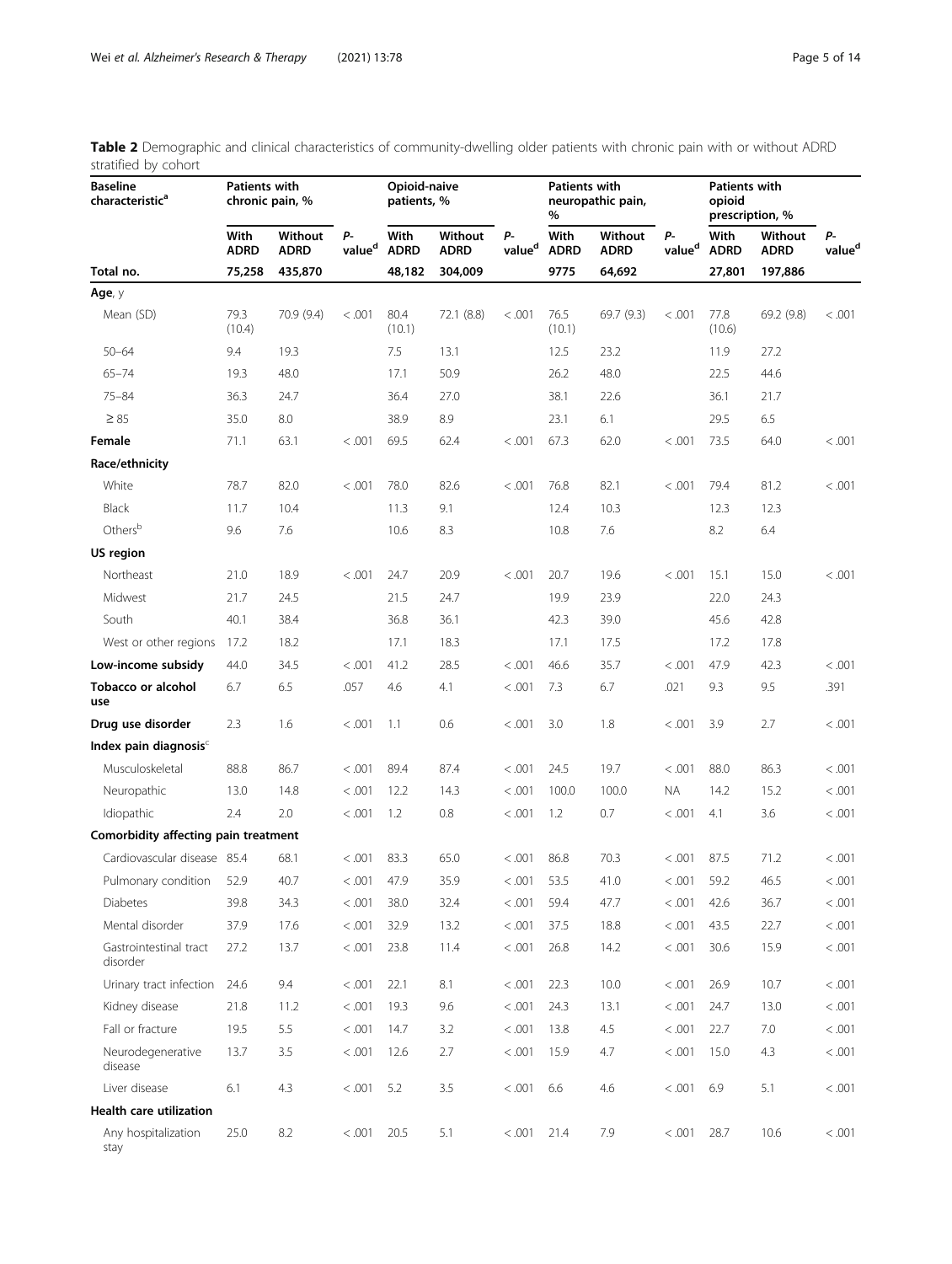| <b>Baseline</b><br>characteristic <sup>a</sup> | <b>Patients with</b> | chronic pain, %        |                          | Opioid-naive<br>patients, % |                        |                          | <b>Patients with</b> | neuropathic pain,      |                          | Patients with<br>opioid |                        |                          |
|------------------------------------------------|----------------------|------------------------|--------------------------|-----------------------------|------------------------|--------------------------|----------------------|------------------------|--------------------------|-------------------------|------------------------|--------------------------|
|                                                |                      |                        |                          |                             |                        |                          | $\%$                 |                        |                          | prescription, %         |                        |                          |
|                                                | With<br><b>ADRD</b>  | Without<br><b>ADRD</b> | Р-<br>value <sup>d</sup> | With<br><b>ADRD</b>         | Without<br><b>ADRD</b> | Р-<br>value <sup>d</sup> | With<br><b>ADRD</b>  | Without<br><b>ADRD</b> | Р-<br>value <sup>d</sup> | With<br><b>ADRD</b>     | Without<br><b>ADRD</b> | Р-<br>value <sup>d</sup> |
| Total no.                                      | 75,258               | 435,870                |                          | 48,182                      | 304,009                |                          | 9775                 | 64,692                 |                          | 27,801                  | 197,886                |                          |
| Any ED visit                                   | 28.3                 | 14.0                   | < .001                   | 21.9                        | 9.2                    | < 0.001                  | 26.9                 | 14.3                   | < 0.001                  | 33.5                    | 18.1                   | < 0.001                  |
| Any hospital surgical<br>procedure             | 6.9                  | 3.3                    | < .001                   | 4.4                         | 1.3                    | < 0.001                  | 5.3                  | 2.6                    | < .001                   | 8.7                     | 4.3                    | < 0.001                  |

Table 2 Demographic and clinical characteristics of community-dwelling older patients with chronic pain with or without ADRD stratified by cohort (Continued)

Abbreviations: ADRD Alzheimer disease and related dementias, ED emergency department

<sup>a</sup>Defined as the 6 months prior to the date of a randomly selected chronic pain diagnosis for each patient

<sup>b</sup>Included Hispanic, Asian, Pacific Islander, and Native American individuals

<sup>c</sup>Measured as primary or secondary diagnosis as the index diagnosis

dStatistical comparisons and P-values were calculated using t-tests for continuous variables and chi-square tests for categorical variables

 $P < .001$ ) in patients with vs without ADRD. Among opioid users, the use of long-term opioids, however, varied by residential setting, with higher use in patients with ADRD in communities (41.2% vs 35.7%; difference, 5.4% [95% CI, 4.9 to 6.0%];  $P < .001$  and lower use in those residing in NHs (52.5% vs 58.2%; difference, − 5.7% [95% CI,  $-7.6$  to  $-3.8\%$ ;  $P < .001$ ), when compared to their non-ADRD counterparts. A similar pattern was also observed for use of adjuvant analgesics.

# Quality measure 1: contraindicated prescription opioids among chronic pain patients

Among patients with chronic pain, those with ADRD were less likely than their respective non-ADRD counterparts to receive meperidine, propoxyphene, or partial or mixed opioid agonists contraindicated for older adults, in communities (0.08% vs 0.12%; difference, − 0.04% [95% CI, − 0.06 to − 0.01%]; P < .001) or NHs (0.05% vs 0.21%; difference, − 0.2% [95% CI, − 0.3 to − 0.03%];  $P < .001$ ), though utilization was generally low (Table [5\)](#page-9-0).

# Quality measure 2: strong or high-dose opioids for opioid-naive patients

Among patients with chronic pain who had no opioids at baseline, those with ADRD were less likely than their respective non-ADRD counterparts to receive longacting or high-dose prescription opioids in communities (1.5% vs 2.8%; difference, − 1.3% [95% CI, − 1.4 to − 1.1%]; P < .001) or NHs (2.5% vs 3.5%; difference, − 1.0% [9[5](#page-9-0)% CI,  $-1.7$  to  $-0.2\%$ ];  $P = .010$ ) (Table 5).

# Quality measure 3: long-term opioid use for neuropathic pain

Among patients who had neuropathic pain as the index diagnosis, those with ADRD were more likely than their non-ADRD counterparts to have long-term use of prescription opioids in communities (21.7% vs 19.5%; differ-ence, 2.2% [9[5](#page-9-0)% CI, 1.3 to 3.1%];  $P = .003$ ) (Table 5). By contrast, in NHs, patients with ADRD and neuropathic pain were less likely than their non-ADRD counterparts to have long-term opioid use (26.9% vs 36.0%; difference,  $-9.2\%$  [9[5](#page-9-0)% CI,  $-13.6$  to  $-4.7\%$ ];  $P < .001$ ) (Table 5). Similar results were observed in sensitivity analyses restricted to individuals with neuropathic pain who had no history of musculoskeletal or idiopathic pain at baseline.

# Quality measure 4: concurrent use of opioids and CNS drugs

Among patients with chronic pain who received prescription opioids, those with ADRD (vs their non-ADRD counterparts) had higher concurrent use of prescription opioids and other CNS-active drugs against guideline recommendations in communities (44.1% vs 33.3%; difference,  $10.8\%$  [95% CI, 10.2 to 11.4%];  $P < .001$  and NHs (58.8% vs 54.1%; difference, 4.7% [95% CI, 2.8 to 6.6%];  $P < .001$  (Table [5\)](#page-9-0). This pattern was similar across different CNS drug classes in communities, with the largest between-group difference in concurrent use of opioids and antidepressants (including selective serotonin reuptake inhibitors [SSRIs] or tricyclic antidepressants [TCAs]) (difference, 7.2% [95% CI, 6.7 to 7.7%];  $P < .001$ ), followed by combined use with antipsychotics (difference, 5.8% [95% CI, 5.4 to 6.1%],  $P < 0.001$ ) and benzodiazepines (difference, 4.2% [95% CI, 3.7 to 4.6%];  $P < .001$ ). In NHs, concurrent opioid and antipsychotic use was significantly higher (26.2% vs 11.4%; difference, 14.8% [95% CI, 13.5 to 16.1%];  $P < .001$ ), but lower combined use of opioids with benzodiazepine (21.0% vs 23.2%; difference, − 2.2% [95% CI, − 3.8 to − 0.6%];  $P < .001$ ) or nonbenzodiazepine (6.7% vs 9.7%; difference, − 3.0% [95% CI, − 4.1 to − 1.9%]; P < .001) was observed in patients with ADRD versus without. No difference was observed in the combined use of opioids with SSRIs or TCAs between ADRD and non-ADRD groups (39.1% vs 38.2%; difference, 0.96% [95% CI, − 0.9 to 2.8%]; P = .307).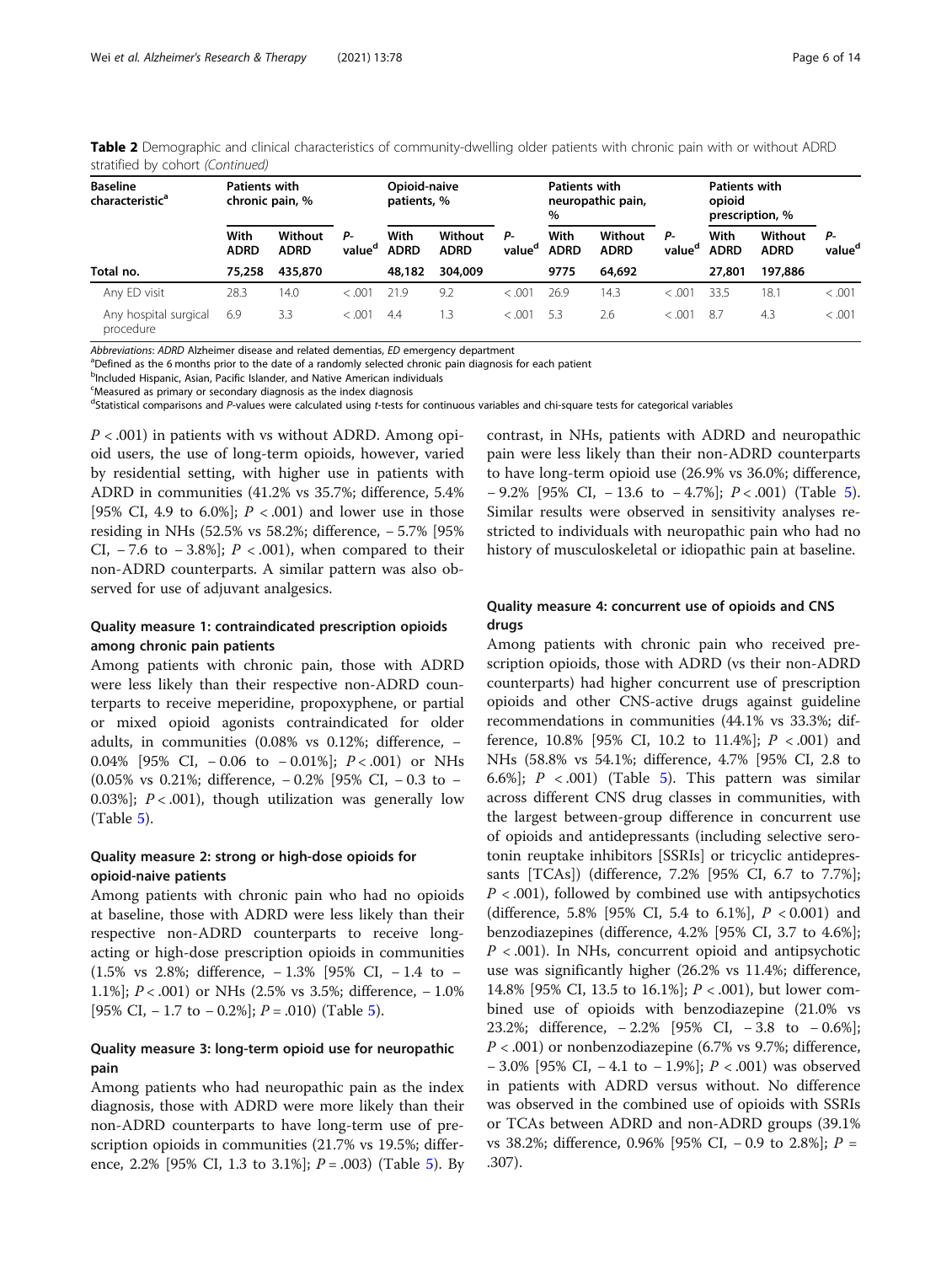| l<br>í<br>$\frac{1}{2}$       |
|-------------------------------|
|                               |
| l                             |
| Ì<br>١                        |
| I                             |
|                               |
| j<br>J                        |
|                               |
| ī<br>j<br>1<br>j              |
|                               |
|                               |
| j<br>3                        |
| i<br>ׇ֘֒                      |
| ١                             |
| l                             |
| Ş                             |
| I<br>į                        |
| I                             |
|                               |
| j<br>2                        |
| i                             |
| ׃                             |
| Ï                             |
|                               |
| $\mathfrak{c}$<br>1<br>O      |
|                               |
|                               |
| i<br>J                        |
| 5<br>ļ                        |
| ī<br>j                        |
|                               |
| $\bar{5}$<br>ţ                |
| ļ                             |
| I                             |
| j<br>j                        |
| J<br>I                        |
| 1                             |
|                               |
| ١                             |
| Ċ<br>l                        |
|                               |
|                               |
| 5                             |
|                               |
| $\overline{\phantom{a}}$<br>) |
|                               |
|                               |
|                               |
| $\frac{1}{2}$                 |
| ς                             |
|                               |
| Ā<br>j<br>ļ<br>j              |
|                               |
| I<br>j                        |
| ļ                             |
| Í                             |
|                               |
| $\overline{5}$<br>ś           |
| I                             |
| J                             |
|                               |
|                               |
| $M^+$<br>$\frac{1}{2}$        |
|                               |
| j                             |
| i<br>Ò<br>j<br>l              |
| ׇ֚֬֡                          |
| j                             |
| nati<br>ž                     |
|                               |
| ł<br>Ï                        |
| ī                             |
| ś<br>S<br>I                   |
|                               |
| Ì                             |
|                               |
| ĵ<br>ĭ                        |
|                               |
| j                             |
| isi<br>$\overline{1}$         |
| $\frac{1}{2}$                 |
| dU D                          |
|                               |
| ń<br>R<br>5<br>l              |
| J                             |
| Ĭ.                            |
|                               |
| $\frac{1}{6}$                 |
|                               |
| ï<br>Ï                        |
| ١<br>ï                        |
| İ                             |
| j<br>İ                        |
|                               |
| ł                             |
| I                             |
| I<br>i<br>֬֕֓                 |
|                               |
| ī<br>١<br>$\overline{)}$      |
| ł                             |
| S<br>j                        |
| ۱<br>Ï<br>Ì                   |
| I<br>١                        |
| Í<br>١                        |
|                               |
|                               |
|                               |
| Ï                             |

<span id="page-6-0"></span>

| Table 3 Demographic and clinical characteristics of older patients with chronic pain with or without ADRD residing in a nursing home stratified by cohort<br>Baseline characteristic <sup>a</sup> | pain, %           | Patients with chronic |                        |                | Opioid-naive patients,<br>% |                          | neuropathic pain<br>Patients with |                     |                         |               | Patients with opioid<br>prescription, % |                          | moderate to severe<br>pain, % <sup>b</sup><br>Patients with |                 |                         |
|---------------------------------------------------------------------------------------------------------------------------------------------------------------------------------------------------|-------------------|-----------------------|------------------------|----------------|-----------------------------|--------------------------|-----------------------------------|---------------------|-------------------------|---------------|-----------------------------------------|--------------------------|-------------------------------------------------------------|-----------------|-------------------------|
|                                                                                                                                                                                                   | With<br>ADRD      | Without<br>ADRD       | lue <sup>g</sup><br>ዺቜ | ADRD<br>With   | Without<br>ADRD             | P-<br>value <sup>g</sup> | ADRD<br>With                      | Without<br>ADRD     | value <sup>g</sup><br>ፈ | ADRD<br>With  | Without<br>ADRD                         | P-<br>value <sup>g</sup> | <b>ADRD</b><br>With                                         | Without<br>ADRD | value <sup>9</sup><br>ፈ |
| Total no.                                                                                                                                                                                         | 37,117            | 5128                  |                        | 23,205         | 2761                        |                          | 2602                              | 686                 |                         | 17,570        | 3180                                    |                          | 10,971                                                      | 2329            |                         |
| Age, y                                                                                                                                                                                            |                   |                       |                        |                |                             |                          |                                   |                     |                         |               |                                         |                          |                                                             |                 |                         |
| Mean (SD)                                                                                                                                                                                         | 82.2 (10.5)       | 73.1 (12.8)           | $< .001$               | 82.6 (10.4)    | 73.8 (13.0)                 | $<0.001$                 | 77.3 (11.4)                       | 69.2 (10.9)         | $<.001$                 | 81.6 (10.5)   | 72.9 (12.5)                             | $<.001$                  | 80.9 (10.6)                                                 | 72.7 (12.5)     | $<.001$                 |
| 50-64                                                                                                                                                                                             | $\overline{\sim}$ | 28.2                  |                        | 68             | 26.8                        |                          | 15.2                              | 34.5                |                         | 7.6           | 27.8                                    |                          | 8.5                                                         | 28.7            |                         |
| $65 - 74$                                                                                                                                                                                         | 14.6              | 27.4                  |                        | 13.7           | 26.1                        |                          | 23.0                              | 34.7                |                         | 15.7          | 28.8                                    |                          | 17.2                                                        | 28.3            |                         |
| $75 - 84$                                                                                                                                                                                         | 29.8              | 21.0                  |                        | 29.4           | 21.3                        |                          | 31.0                              | 21.0                |                         | 30.5          | 21.0                                    |                          | 31.2                                                        | 20.8            |                         |
| $\geq 85$                                                                                                                                                                                         | 48.4              | 23.4                  |                        | 50.0           | 25.8                        |                          | 30.8                              | 9.8                 |                         | 46.1          | 223                                     |                          | 43.2                                                        | 221             |                         |
| Female                                                                                                                                                                                            | 75.4              | 64.3                  | $<001$                 | 73.0           | 61.1                        | $<.001$                  | 70.6                              | 61.3                | $< .001$                | 783           | 67.5                                    | $< .001$                 | O)<br>78.                                                   | 69.3            | $<.001$                 |
| Race/ethnicity                                                                                                                                                                                    |                   |                       |                        |                |                             |                          |                                   |                     |                         |               |                                         |                          |                                                             |                 |                         |
| White                                                                                                                                                                                             | 80.4              | 81.4                  | 5<br>S.                | 78.6           | 80.3                        | 114                      | 77,6                              | 81.8                | 082                     | 83.1          | 82.7                                    | .128                     | 84.8                                                        | 84.3            | 662                     |
| Black                                                                                                                                                                                             | 14.1              | 13.2                  |                        | 15.1           | 13.7                        |                          | 15.4                              | 12.6                |                         | 12.8          | 124                                     |                          | $\frac{6}{116}$                                             | $\frac{1}{2}$   |                         |
| Others $c$                                                                                                                                                                                        | 55                | 54                    |                        | 63             | 5.9                         |                          | 7.0                               | 5.6                 |                         | $\frac{1}{4}$ | 4.9                                     |                          | 3.7                                                         | 4.0             |                         |
| US region                                                                                                                                                                                         |                   |                       |                        |                |                             |                          |                                   |                     |                         |               |                                         |                          |                                                             |                 |                         |
| Northeast                                                                                                                                                                                         | 23.2              | $18.8$                | $< .001$               | 27.6           | 22.2                        | $< .001$                 | 23.1                              | 19.8                | $< .001$                | 17.2          | 163                                     | $< .001$                 | 19.3                                                        | 17.5            | $<.001$                 |
| Midwest                                                                                                                                                                                           | 26.2              | 34.4                  |                        | 25.1           | 34.7                        |                          | 25.4                              | 33.1                |                         | 27,7          | 343                                     |                          | 29.9                                                        | 36.0            |                         |
| South                                                                                                                                                                                             | 40.0              | 33.1                  |                        | 37.1           | 30.9                        |                          | 38.7                              | 33.2                |                         | 443           | 355                                     |                          | 40.7                                                        | 32.7            |                         |
| West or other regions                                                                                                                                                                             | 10.5              | 13.6                  |                        | 10.3           | 12.2                        |                          | 12.8                              | 13.9                |                         | 10.8          | 13.9                                    |                          | 10.1                                                        | 13.8            |                         |
| Low-income subsidy                                                                                                                                                                                | 82.5              | 79.6                  | $<.001$                | $\frac{2}{8}$  | 76.1                        | $<0.001$                 | 85.1                              | 81.2                | 018                     | 82.5          | 79.9                                    | $< .001$                 | 83.9                                                        | $\frac{5}{81}$  | ,006                    |
| Tobacco or alcohol use                                                                                                                                                                            | 53                | $8.9$                 | $<.001$                | $\varphi$<br>4 | 7.8                         | $<.001$                  | $6.8$                             | $\overline{\infty}$ | .259                    | 6.5           | 9.6                                     | $< .001$                 | 7.3                                                         | 9.4             | $<.001$                 |
| Drug use disorder                                                                                                                                                                                 | $\Box$            | 3.0                   | $<.001$                | $\Xi$          | $\frac{1}{2}$               | 051                      | 2.0                               | 2.8                 | 217                     | LN.<br>$\sim$ | 3.9                                     | $< .001$                 | 2.8                                                         | 4.0             | .002                    |
| Index pain diagnosis <sup>d</sup>                                                                                                                                                                 |                   |                       |                        |                |                             |                          |                                   |                     |                         |               |                                         |                          |                                                             |                 |                         |
| Musculoskeletal                                                                                                                                                                                   | 92.5              | 86.4                  | $<.001$                | 93.6           | 88.1                        | $<.001$                  | 13.1                              | 10.1                | 94                      | 90.8          | 85.1                                    | $< .001$                 | 90.6                                                        | 85.1            | $<.001$                 |
| Neuropathic                                                                                                                                                                                       | $\rm ^{\rm C}$    | 11.8                  | $< .001$               | 5.6            | $\frac{13}{1}$              | $<.001$                  | 100                               | 100                 | ≨                       | 6.6           | 12.4                                    | $< .001$                 | 6.9                                                         | $\frac{6}{10}$  | $< .001$                |
| Idiopathic                                                                                                                                                                                        | 3.0               | 37                    | $\sim$<br>$\Xi$        | $\frac{8}{10}$ | $\tilde{\Xi}$               | 551                      | $\overline{0}$                    | $\circlearrowright$ | 956                     | 4.7           | 51                                      | .281                     | 4.6                                                         | 5.7             | .022                    |
| Comorbidity affecting pain treatment                                                                                                                                                              |                   |                       |                        |                |                             |                          |                                   |                     |                         |               |                                         |                          |                                                             |                 |                         |
| Cardiovascular disease                                                                                                                                                                            | 93.2              | 88.1                  | $<.001$                | 92.0           | 84.5                        | $<0.001$                 | 93.0                              | 88.3                | $< .001$                | 94.4          | <b>SO2</b>                              | $< .001$                 | 94.6                                                        | 50 <sub>1</sub> | 025                     |
| Pulmonary condition                                                                                                                                                                               | 57.6              | 58.0                  | rŪ<br>56               | 54.1           | 51.5                        | 009                      | 59.0                              | 55.5                | .130                    | 62.1          | 61.3                                    | 391                      | 64.3                                                        | 61.8            | < 001                   |
| <b>Diabetes</b>                                                                                                                                                                                   | 42.5              | 50.7                  | $< .001$               | 40.5           | 45.9                        | $<0.001$                 | 69.2                              | 66.3                | .169                    | 44.8          | 53.2                                    | $< .001$                 | 46.0                                                        | 53.6            | $< .001$                |
| Mental disorder                                                                                                                                                                                   | 60.1              | 46.3                  | $<.001$                | 563            | 40.1                        | $<.001$                  | 62.9                              | 45.8                | $< .001$                | 63.9          | 48.1                                    | $< .001$                 | 67.0                                                        | 49.5            | $<.001$                 |
| Gastrointestinal tract disorder                                                                                                                                                                   | 43.9              | 36.5                  | $< .001$               | 41.1           | 32.3                        | $<.001$                  | 45.6                              | 38.8                | .003                    | 46.3          | 38.3                                    | $< .001$                 | 47.0                                                        | 38.9            | $<.001$                 |
| Urinary tract infection                                                                                                                                                                           | 41.3              | 27.9                  | $<.001$                | 37.9           | 22.6                        | $<.001$                  | 41.5                              | 31.9                | $< .001$                | 45.2          | 30.8                                    | $<.001$                  | 46.0                                                        | 31.3            | $< .001$                |
| Kidney disease                                                                                                                                                                                    | 26.7              | 28.6                  | .006                   | 24.2           | 23.9                        | .732                     | 32.9                              | 33.4                | 809                     | 30.2          | 30.8                                    | $< .001$                 | 30.8                                                        | 30.7            | .943                    |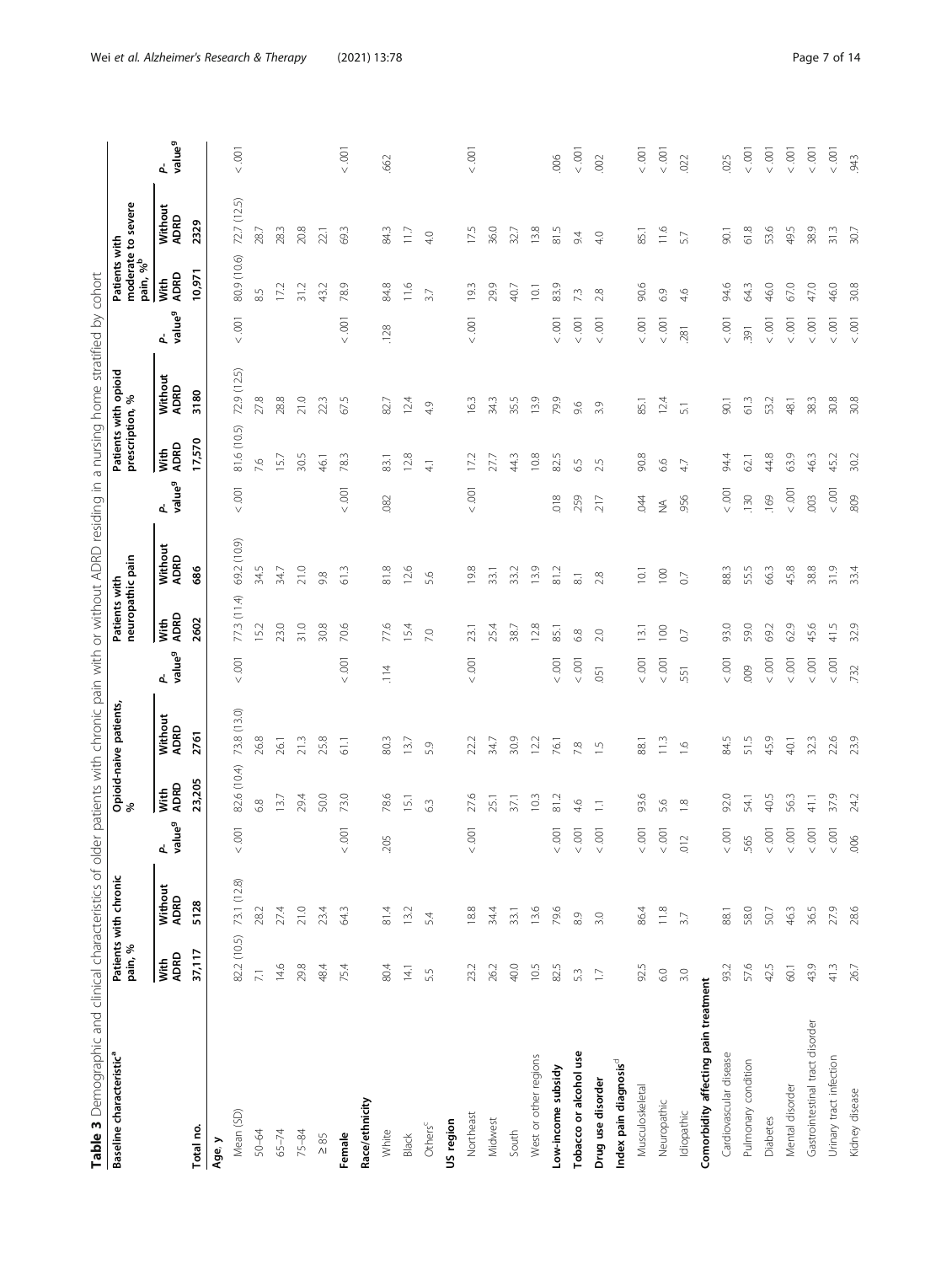|                                                                             | pain, %         | Patients with chronic       |                 | Opioid-naive patients,<br>% |                          | neuropathic pain<br>Patients with |                 |                         | prescription, %  | Patients with opioid |                          | Patients with<br>pain, % <sup>b</sup> | moderate to severe |                         |
|-----------------------------------------------------------------------------|-----------------|-----------------------------|-----------------|-----------------------------|--------------------------|-----------------------------------|-----------------|-------------------------|------------------|----------------------|--------------------------|---------------------------------------|--------------------|-------------------------|
| ADRD<br><b>Nith</b>                                                         | Without<br>ADRD | value <sup>9</sup><br>d     | ADRD<br>Nith    | Without<br>ADRD             | P-<br>value <sup>9</sup> | ADRD<br>Nith                      | Without<br>ADRD | value <sup>9</sup><br>ፈ | ADRD<br>With     | Without<br>ADRD      | value <sup>g</sup><br>ፈ  | ADRD<br>Vith                          | Without<br>ADRD    | value <sup>9</sup><br>ፈ |
| Total no.                                                                   | 5128<br>37,117  |                             | 23,205          | 2761                        |                          | 2602                              | 686             |                         | 17,570           | 3180                 |                          | 10,971                                | 2329               |                         |
| 24.0<br>Fall or fracture                                                    | 16.7            | $\overline{0}$<br>$\sqrt{}$ | 19.8            | 123                         | 001                      | 189                               | 10.6            | $< .001$                | 28.5             | 194                  | $\overline{0}$           | 28.5                                  | 18.7               | $< .001$                |
| 16.4<br>Neurodegenerative disease                                           | 10.6            | $<.001$                     | 15.5            | $87\,$                      | $<.001$                  | 20.6                              | 12.1            | $< .001$                | 17.2             | 11.5                 | $< .001$                 | 18.5                                  | 11.8               | $< .001$                |
| 55<br>Liver disease                                                         | 67              |                             | 4.9             | 5.2                         | 548                      | 6.8                               | 73              | 666                     | 63               | 74                   | $< .001$                 | 6.8                                   | 7.3                | 423                     |
| Health care utilization                                                     |                 |                             |                 |                             |                          |                                   |                 |                         |                  |                      |                          |                                       |                    |                         |
| 31.7<br>Any hospitalization stay                                            | 29.9            | 009                         | 29.1            | 25.7                        | 001                      | 33.9                              | 27.4            | $rac{3}{2}$             | 35.9             | 32.5                 | $< .001$                 | 37.7                                  | 32.4               | $\overline{0}$          |
| 26.5<br>Any ED visit                                                        | 24.8            | 009                         | 223             | 19.2                        | $< .001$                 | 26.6                              | 25.5            | 559                     | 30.9             | 28.2                 | 003                      | 31.5                                  | 27.9               | $\overline{5}$          |
| 7.6<br>Any hospital surgical procedure                                      | 97              | $<.001$                     | 6.2             | 72                          | 053                      | 8.2                               | 8.8             | 642                     | 10.0             | 114                  | $\overline{0}$           | 10.1                                  | $\Xi$              | 174                     |
| ADL dependence <sup>e</sup>                                                 |                 |                             |                 |                             |                          |                                   |                 |                         |                  |                      |                          |                                       |                    |                         |
| 22.7<br>None                                                                | 29.7            |                             | 22.2            | 31.2                        | $<0.001$                 | 24.0                              | 24.3            | 207                     | 23.3             | 26.8                 | $< .001$                 | 26.5                                  | 28.5               | .006                    |
| 31.6<br>Mild                                                                | 27.8            |                             | 31.8            | 28.1                        |                          | 27.7                              | 26.1            |                         | 317              | 28.1                 |                          | 32.0                                  | 29.2               |                         |
| 29.2<br>Moderate                                                            | 29.5            |                             | 28.9            | 27.2                        |                          | 30.5                              | 34.4            |                         | 29.5             | 32.5                 |                          | 28.0                                  | 30.0               |                         |
| 16.5<br>Severe                                                              | 13.0            |                             | 17.0            | 13.5                        |                          | 17.8                              | 15.2            |                         | 15.5             | 127                  |                          | 13.5                                  | 123                |                         |
| PHQ-9 depression symptoms <sup>e</sup>                                      |                 |                             |                 |                             |                          |                                   |                 |                         |                  |                      |                          |                                       |                    |                         |
| 78.7<br>None                                                                | 79.8            | 247                         | 80.2            | 81.3                        | 292                      | 78.8                              | 83.8            | 027                     | 76.4             | 77,7                 | 233                      | 74.0                                  | 76.6               | $\overline{0}$          |
| 14.7<br>Mild                                                                | 14.2            |                             | 13.8            | 13.5                        |                          | $\overline{51}$                   | 11.4            |                         | 163              | 15.6                 |                          | 17.7                                  | 16.4               |                         |
| 4.9<br>Moderate                                                             | 46              |                             | 46              | $\overline{41}$             |                          | 4.2                               | 40              |                         | 5.2              | $\overline{51}$      |                          | 5.8                                   | 5.5                |                         |
| $\Box$<br>Severe                                                            | $\overline{4}$  |                             | 14              | Ξ                           |                          | $\overline{0}$                    | $\approx$       |                         | $\overline{2.1}$ | $\frac{6}{1}$        |                          | 2.4                                   | $\frac{5}{1}$      |                         |
| $\mathsf{BM}^\mathsf{e}$                                                    |                 |                             |                 |                             |                          |                                   |                 |                         |                  |                      |                          |                                       |                    |                         |
| 7.9<br>Underweight                                                          | 7.5             | $<0.001$                    | 7.9             | 7.2                         | $<0.01$                  | 5.2                               | 64              | $< .001$                | 8.2              | 7.9                  | $< .001$                 | 7.4                                   | 7.3                | $< .001$                |
| 36.5<br>Normal weight                                                       | 23.4            |                             | 37.9            | 26.6                        |                          | 28.1                              | 19.0            |                         | 34.7             | 21.0                 |                          | 32.2                                  | 18.9               |                         |
| 29.6<br>Overweight                                                          | 24.1            |                             | 30.5            | 25.9                        |                          | 31.1                              | 21.7            |                         | 28.1             | 22.9                 |                          | 27.9                                  | 22.1               |                         |
| 25.9<br>Obese                                                               | 45.0            |                             | 23.6            | 40.2                        |                          | 35.6                              | 52.9            |                         | 28.9             | 48.1                 |                          | 32.4                                  | 51.7               |                         |
| 326.3<br>(65.6)<br>Nursing home stay duration, mean $(SD)$ , d <sup>f</sup> | 263.8 (100.5)   | $\overline{5}$<br>$\vee$    | 325.0<br>(66.4) | 261.7 (101.0)               | $<.001$                  | 316.0<br>(77.5)                   | 254.9 (102.9)   | $< .001$                | 323.3<br>(69.7)  | 256.3 (102.5)        | $\overline{0}$<br>$\vee$ | 331.6                                 | 268.0 (98.2)       | $< .001$                |

"Defined as the 6 months prior to the date of a randomly selected chronic pain diagnosis for each patient<br>"Defined as having ≥ 1 quarterly MDS 3.0 pain assessment with a numeric rating scale score of ≥4 or moderate or sev

cIncluded Hispanic, Asian, Pacific Islander, and Native American individuals

<sup>d</sup>Measured as primary or secondary diagnosis as the index diagnosis

"Measured based on the first observe quarterly MDS 3.0 assessment during 12 months after diagnosis of chronic pain, which was randomly selected per patient<br>"Measured during the entire 12 months after diagnosis of chronic p

gStatistical comparisons and P-values were calculated using t-tests for continuous variables and chi-square tests for categorical variables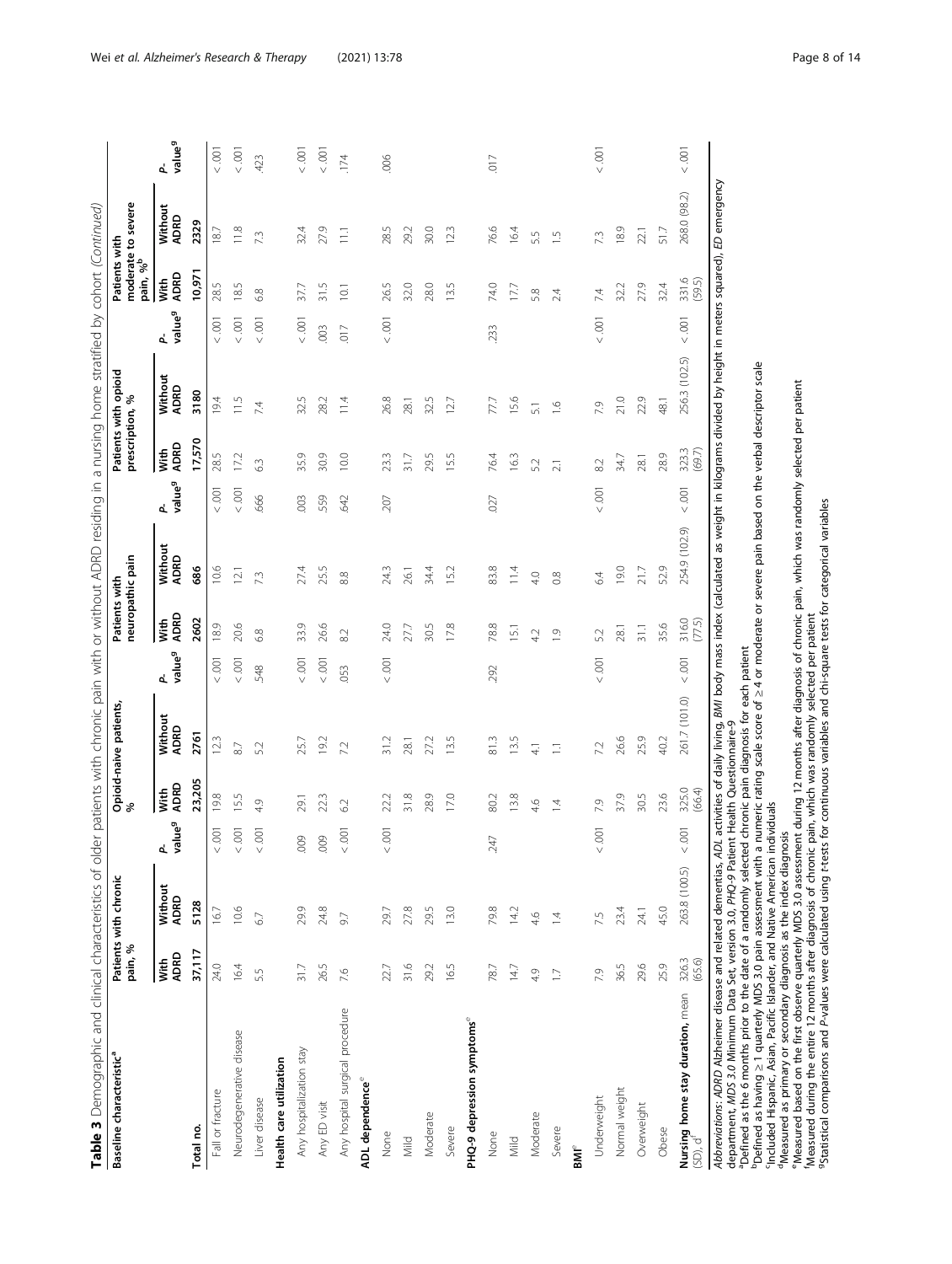<span id="page-8-0"></span>

| Table 4 Weighted proportion of prescription pain medication use among older patients with chronic pain and with or without |  |  |  |  |
|----------------------------------------------------------------------------------------------------------------------------|--|--|--|--|
| ADRD by residential setting                                                                                                |  |  |  |  |

| <b>Medication</b>                                            | Community                                                |                                                             |                                                   |               | <b>Nursing home</b>                                      |                                                             |                                                   |               |
|--------------------------------------------------------------|----------------------------------------------------------|-------------------------------------------------------------|---------------------------------------------------|---------------|----------------------------------------------------------|-------------------------------------------------------------|---------------------------------------------------|---------------|
|                                                              | Weighted<br>proportion<br>among patients<br>with ADRD, % | Weighted<br>proportion among<br>patients without<br>ADRD, % | Proportion<br>difference<br>$(95\% \text{ Cl})^a$ | $P-$<br>value | Weighted<br>proportion<br>among patients<br>with ADRD, % | Weighted<br>proportion among<br>patients without<br>ADRD, % | Proportion<br>difference<br>$(95\% \text{ Cl})^a$ | $P-$<br>value |
| Any use of<br>prescription pain<br>medication <sup>b,c</sup> | 66.6                                                     | 67.6                                                        | $-1.0$ ( $-1.4$ )<br>to $-0.7$ )                  | $< .001$ 64.5 |                                                          | 74.9                                                        | $-10.4(-$<br>11.7 to $-$<br>9.1)                  | < 0.001       |
| Opioid                                                       |                                                          |                                                             |                                                   |               |                                                          |                                                             |                                                   |               |
| Any use                                                      | 45.1                                                     | 48.1                                                        | $-3.0$ ( $-3.4$ )<br>to $-2.6$ )                  | $< .001$ 47.9 |                                                          | 60.7                                                        | $-12.8(-$<br>14.2 to $-$<br>11.3)                 | < .001        |
| Long-term use of 41.2<br>opioid <sup>d</sup>                 |                                                          | 35.7                                                        | 5.4 (4.9 to<br>6.0)                               | $< .001$ 52.5 |                                                          | 58.2                                                        | $-5.7$ ( $-7.6$ )<br>$to -3.8$                    | < .001        |
| Non-opioid                                                   |                                                          |                                                             |                                                   |               |                                                          |                                                             |                                                   |               |
| Any use                                                      | 30.3                                                     | 32.7                                                        | $-2.4$ ( $-2.8$ )<br>to $-2.1$ )                  | $< .001$ 18.0 |                                                          | 21.9                                                        | $-3.9(-5.1)$<br>to $-2.7$ )                       | < 0.001       |
| Adjuvant analgesic                                           |                                                          |                                                             |                                                   |               |                                                          |                                                             |                                                   |               |
| Any use                                                      | 35.9                                                     | 32.7                                                        | 3.1 (2.8 to<br>3.5)                               | $< .001$ 33.2 |                                                          | 40.9                                                        | $-7.6$ ( $-9.1$ )<br>to $-6.2$ )                  | < .001        |
| SNRI or tricyclic<br>antidepressant                          | 40.0                                                     | 26.8                                                        | 13.1 (12.7 to <.001 59.4)<br>13.5)                |               |                                                          | 53.3                                                        | 6.1 (4.6 to<br>7.6)                               | < .001        |
| Anticonvulsant                                               | 21.1                                                     | 17.7                                                        | $3.4$ (3.1 to<br>3.7)                             | $< .001$ 21.9 |                                                          | 27.2                                                        | $-5.3$ ( $-6.7$ )<br>$to -4.0$                    | < .001        |
| Skeletal muscle<br>relaxant                                  | 14.2                                                     | 15.6                                                        | $-1.4(-1.7$<br>to $-1.2$ )                        | $< .001$ 8.2  |                                                          | 14.8                                                        | $-6.7$ ( $-7.7$ )<br>$to -5.6$ )                  | < .001        |
| Topical analgesic <sup>e</sup>                               | 8.1                                                      | 6.6                                                         | $1.5(1.3)$ to<br>1.7)                             | $< .001$ 8.8  |                                                          | 11.9                                                        | $-3.0$ ( $-4.0$ )<br>$to -2.1)$                   | < .001        |

Abbreviations: ADRD Alzheimer disease and related dementias, SNRI serotonin-norepinephrine reuptake inhibitor

<sup>a</sup>Proportion difference between patients with or without ADRD was estimated with generalized linear models with weight statement (to incorporate inverse probability weighting that balances differences in baseline characteristics between the ADRD and non-ADRD groups)

<sub>.</sub><br><sup>b</sup>Use of prescription pain medications was measured during the 12 months after diagnosis of chronic pain, which was randomly selected per patient

<sup>c</sup>A patient may have more than 1 type of drug combination during the 12-month observation period

<sup>d</sup>The proportion was calculated among opioid users

e Prescription topical analgesics included diclofenac and lidocaine

# Quality measure 5 (NH only): opioid prescribing for moderate to severe pain

Among NH residents diagnosed as having chronic pain with at least 1 episode of moderate to severe pain during the year after a chronic pain diagnosis, those with ADRD were less likely than those without ADRD to have opioids prescribed during the 30 days before or after reporting moderate to severe pain, or to have a scheduled pain medication regimen in 5 days before the pain episode (60.1% vs 52.5%; difference, 7.6% [95% CI, 5.3–9.9%];  $P < .001$ ) (Table [5](#page-9-0)).

# **Discussion**

In this nationally representative study of older Medicare patients with chronic noncancer pain between 2011 and 2015, we found differences in adherence to current pain guidelines between patients with and without ADRD, but the magnitude and direction of the differences varied across the indicators of potentially inappropriate opioid prescribing. Notably, of the five indicators, two measures—concurrent use of prescription opioids and other CNS-active drugs and no scheduled opioids for moderate or severe pain—were more common among patients with ADRD than among patients without ADRD in community or NH settings. The other three measures of potentially inappropriate prescribing were similar or lower in patients with ADRD than in those without in either setting.

The concurrent use of prescription opioids and CNSactive drugs was prevalent (between 33 and 59%) in our study population residing in the community or NH setting. The estimated prevalence of concurrent opioid-CNS drug use echoes recent studies, suggesting a rise in CNS polypharmacy that involved opioids in older adults and in patients with dementia [\[33](#page-13-0), [34\]](#page-13-0). A potential reason for our observed higher concurrent opioid-CNS drug use in ADRD may be its non-cognitive neuropsychiatric symptoms (NPS) (e.g., agitation, psychosis,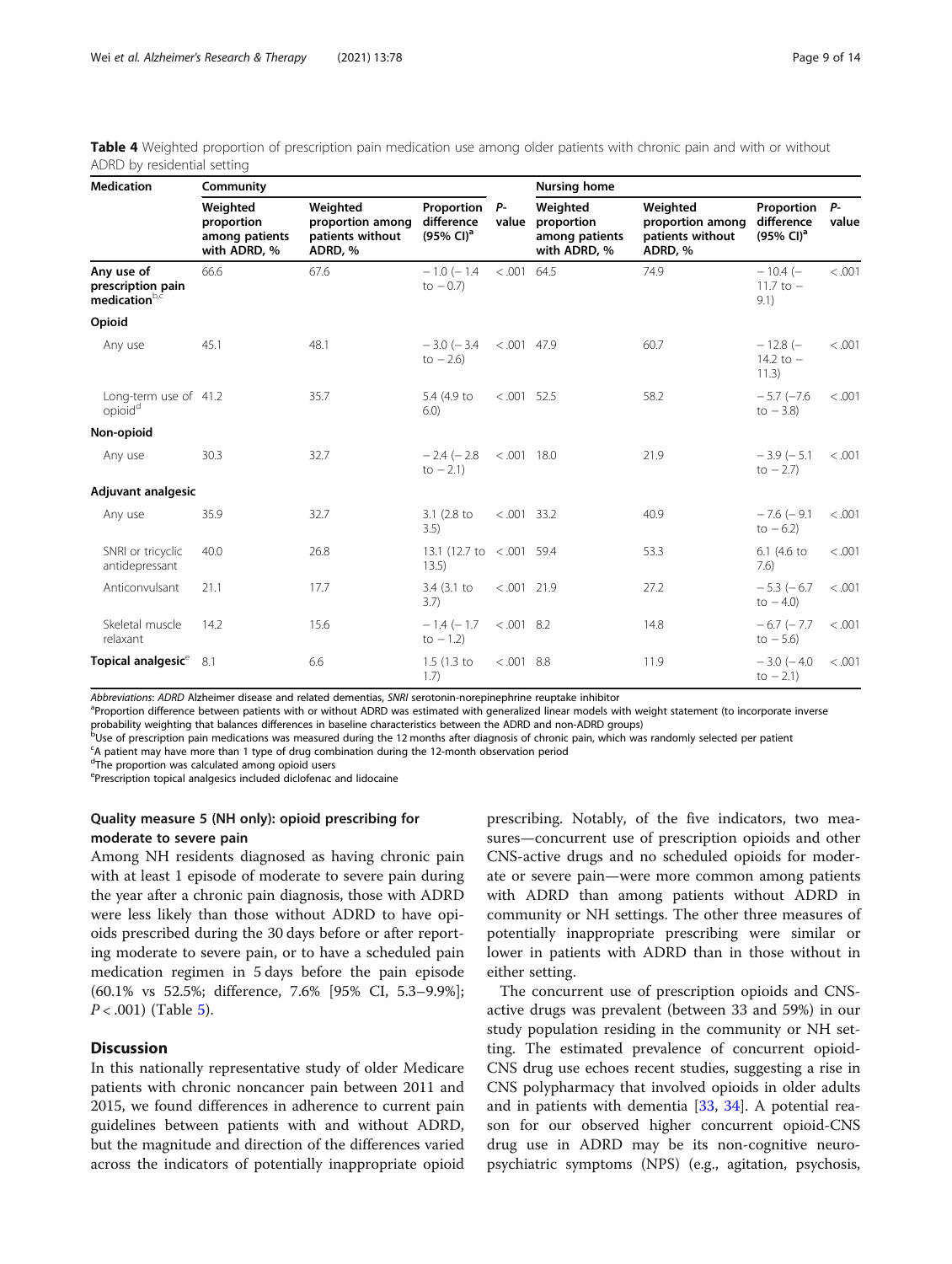| Page 10 of |  |  |
|------------|--|--|
|            |  |  |

| <b>Quality indicators of</b>                                                                                 | Community                                                |                                                             |                                                   | Р-            | Nursing home                                             |                                                             |                                                              | P-      |
|--------------------------------------------------------------------------------------------------------------|----------------------------------------------------------|-------------------------------------------------------------|---------------------------------------------------|---------------|----------------------------------------------------------|-------------------------------------------------------------|--------------------------------------------------------------|---------|
| inappropriate opioid<br>prescribing <sup>a</sup>                                                             | Weighted<br>proportion<br>among patients<br>with ADRD, % | Weighted<br>proportion<br>among patients<br>without ADRD, % | Proportion<br>difference<br>(95% CI) <sup>b</sup> | value         | Weighted<br>proportion<br>among patients<br>with ADRD, % | Weighted<br>proportion<br>among patients<br>without ADRD, % | Proportion<br>difference<br>$(95\% \, \text{Cl})^{\text{b}}$ | value   |
| Use of opioids contraindicated for older adults with chronic pain                                            |                                                          |                                                             |                                                   |               |                                                          |                                                             |                                                              |         |
| Use of meperidine,<br>propoxyphene or<br>partial or mixed<br>opioid agonsists                                | 0.08                                                     | 0.12                                                        | $-0.04$ $(-$<br>$0.06$ to $-$<br>0.01)            | $< .001$ 0.05 |                                                          | 0.21                                                        | $-0.2$ ( $-0.3$ )<br>$to -0.03)$                             | < 0.001 |
| Opioid prescribing for opioid-naive patients                                                                 |                                                          |                                                             |                                                   |               |                                                          |                                                             |                                                              |         |
| Use of long-acting<br>opioid                                                                                 | 0.49                                                     | 0.62                                                        | $-0.13$ (-<br>$0.20$ to $-$<br>0.06               | $< .001$ 1.3  |                                                          | 1.8                                                         | $-0.5$ ( $-1.0$ )<br>to 0.04)                                | .070    |
| Use of high-dose<br>opioid                                                                                   | 1.3                                                      | 2.5                                                         | $-1.2$ ( $-1.3$ )<br>$to -1.1)$                   | $< .001$ 1.9  |                                                          | 2.6                                                         | $-0.7$ ( $-1.3$ )<br>$to -0.05)$                             | .035    |
| Composite of either                                                                                          | 1.5                                                      | 2.8                                                         | $-1.3$ ( $-1.4$ )<br>$to -1.1$                    | $< .001$ 2.5  |                                                          | 3.5                                                         | $-1.0$ ( $-1.7$ )<br>to $-0.2$ )                             | .010    |
| Opioid prescribing for patients with neuropathic pain as the index diagnosis                                 |                                                          |                                                             |                                                   |               |                                                          |                                                             |                                                              |         |
| Long-term use of<br>opioid                                                                                   | 21.7                                                     | 19.5                                                        | 2.2 (1.3 to<br>3.1)                               | .003          | 26.9                                                     | 36.0                                                        | $-9.2$ ( $-13.6$ < .001<br>to $-4.7$ )                       |         |
| Sensitivity analysis: for patients with neuropathic pain without baseline musculoskeletal or idiopathic pain |                                                          |                                                             |                                                   |               |                                                          |                                                             |                                                              |         |
| Long-term use of<br>opioid                                                                                   | 12.1                                                     | 10.4                                                        | 1.8 (0.6 to<br>2.9)                               | $< .001$ 25.7 |                                                          | 33.1                                                        | $-7.5$ (-<br>12.1 to $-$<br>(2.8)                            | < .001  |
| Concurrent use of opioid and CNS depressant for opioid users                                                 |                                                          |                                                             |                                                   |               |                                                          |                                                             |                                                              |         |
| With any qualifying<br>CNS depressant <sup>c</sup>                                                           | 44.1                                                     | 33.3                                                        | 10.8 (10.2 to <.001 58.8<br>11.4)                 |               |                                                          | 54.1                                                        | 4.7 (2.8 to<br>6.6)                                          | < .001  |
| With benzodiazepine                                                                                          | 19.5                                                     | 15.3                                                        | 4.2 (3.7 to<br>4.6)                               | $< .001$ 21.0 |                                                          | 23.2                                                        | $-2.2$ ( $-3.8$ )<br>$to -0.6$ )                             | < .001  |
| With SSRI or TCA                                                                                             | 26.8                                                     | 19.6                                                        | 7.2 (6.7 to<br>7.7)                               | $< .001$ 39.1 |                                                          | 38.2                                                        | $0.96$ $(-0.9)$<br>to 2.8)                                   | .307    |
| With antipsychotic                                                                                           | 10.4                                                     | 4.6                                                         | 5.8 (5.4 to<br>6.1)                               | $< .001$ 26.2 |                                                          | 11.4                                                        | 14.8 (13.5 to <.001<br>16.1)                                 |         |
| With<br>nonbenzodiazepine                                                                                    | 9.5                                                      | 8.2                                                         | 1.3(1.0 to<br>1.7                                 | $< .001$ 6.7  |                                                          | 9.7                                                         | $-3.0$ ( $-4.1$ )<br>$to -1.9$                               | < 0.001 |
| Opioid or other scheduled analgesic regimen for moderate to severe pain $\sigma$                             |                                                          |                                                             |                                                   |               |                                                          |                                                             |                                                              |         |
| No use of prescription ND<br>opioid <sup>e</sup>                                                             |                                                          | <b>ND</b>                                                   | <b>ND</b>                                         | <b>ND</b>     | 32.7                                                     | 24.6                                                        | 8.1 (6.1 to<br>10.1)                                         | < .001  |
| No use of scheduled<br>pain medication <sup>T</sup>                                                          | <b>ND</b>                                                | <b>ND</b>                                                   | <b>ND</b>                                         | ND.           | 47.8                                                     | 43.1                                                        | 4.7 (2.4 to<br>7.0)                                          | < 0.001 |
| Composite of either                                                                                          | <b>ND</b>                                                | <b>ND</b>                                                   | <b>ND</b>                                         | <b>ND</b>     | 60.1                                                     | 52.5                                                        | 7.6 (5.3 to<br>9.9)                                          | < .001  |

<span id="page-9-0"></span>Table 5 Weighted proportion of inappropriate opioid prescribing practice for patients with or without ADRD by residential setting

Abbreviations: ADRD Alzheimer disease and related dementias, CNS central nervous system, MDS 3.0 Minimum Data Set, version 3.0, MME morphine milligram equivalent, ND not determined, SNRI serotonin-norepinephrine reuptake inhibitor, SSRI selective serotonin reuptake inhibitor, TCA tricyclic antidepressant <sup>a</sup>Measured during the 12 months after diagnosis of chronic pain randomly selected per patient

<sup>b</sup>Proportion difference between ADRD and non-ADRD groups was estimated with generalized linear models along with weight statement (to incorporate inverse probability weighting that balances differences in baseline characteristics between the ADRD and non-ADRD groups)

c CNS-active drugs included antipsychotics, benzodiazepine, nonbenzodiazepine or hypnotics, tricyclic antidepressants, and SNRIs

<sup>d</sup>Defined as having at least 1 quarterly MDS 3.0 pain assessment with a numeric rating scale score of 4 or more, or moderate or severe pain based on a verbal descriptor scale

e<br>Measured as having at least 1 quarterly MDS 3.0 moderate to severe pain score without prescription opioids dispensed within 30 days before and after the MDS 3.0 pain assessment

f Measured as having at least 1 quarterly MDS 3.0 moderate to severe pain score that had no scheduled pain medications (assessed in MDS 3.0 Section J)

depression, anxiety, and sleep disturbance) [\[35\]](#page-13-0), and thus a greater perceived need for psychotropic medications [[36\]](#page-13-0). While the use of psychotropics in ADRD is controversial due to concerns over safety associated with these drugs [\[37](#page-13-0)], antipsychotics are indicated for aggression and psychosis and antidepressants are for major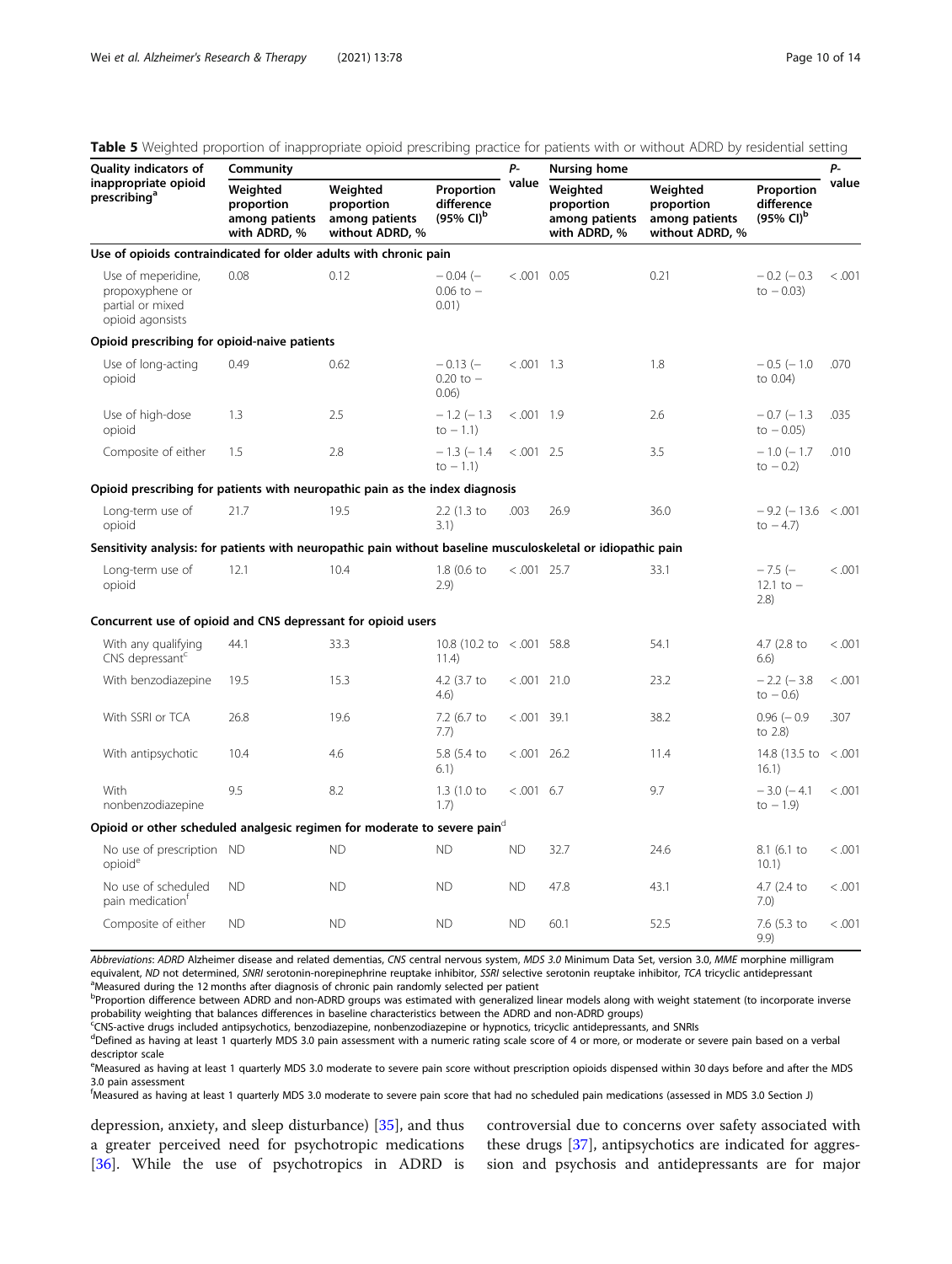depression and anxiety. Literature has documented the safety of concurrent use of opioids and benzodiazepines in older populations with or without ADRD [[38](#page-13-0)–[40](#page-13-0)]. However, to our best knowledge, no population-based studies have examined benefits and harms associated with concurrent use of opioids and antipsychotics or antidepressants, the most common drug combination in patients with ADRD observed by the present study. Given the high prevalence of ADRD patients who had comorbid chronic pain and NPS symptoms [[2\]](#page-12-0), future research is needed to identify risk factors and effects of potentially inappropriate concurrent opioid-psychotropic use on patient outcomes.

Among NH residents who reported moderate or severe pain, we observed that over half had no opioid prescribing nor scheduled pain medication regimen within several days of the pain reporting, with a higher proportion seen in patients with ADRD than those without. Our finding echoes previous studies, underscoring the long-standing concern on potential undertreatment of pain in patients with ADRD [\[7](#page-12-0), [41\]](#page-13-0). It seems that proactive treatment with scheduled pain medications, including opioids, was less common in patients with ADRD than those without. The underlying causes for this disparity are unclear and may be related to health providers' knowledge of and attitudes toward prescribing opioids for patients with ADRD [[42](#page-13-0)–[44](#page-13-0)]. Recent literature suggests over half of primary care doctors were uncertain about the safety of using opioids to treat pain in dementia patients, and many disagreed with prescribing analgesics regularly, even if this approach is considered the optimal treatment of pain  $[42]$  $[42]$  $[42]$ . Our results highlight that many NH residents with moderate or severe pain, particularly those with ADRD, might be at high risk of having their chronic pain undertreated.

Our study observed one in four community-dwelling older adults with neuropathic pain receiving long-term opioids in patients with or without ADRD. Our estimate is consistent with literature indicating that 22.7% of patients with dementia and polyneuropathy receive longterm opioid therapy [[45](#page-13-0)]. Clinical guidelines often list opioids as a later-line treatment for neuropathic pain after failure of adjuvant and non-opioid therapy [[46\]](#page-13-0). No guideline has endorsed long-term opioid use owing to limited evidence of efficacy, opioid dependency, and overdose concern [[45\]](#page-13-0). Notably, we observed an opposite pattern in NHs, with lower use of long-term opioids among patients with than those without ADRD. The observed findings may be explained by differences in clinician specialties, with general or family medicine physicians being more likely to provide treatment for patients in communities, whereas geriatricians or advanced practitioners (nurse practitioners and physician assistants) being more likely to provide treatment in NHs [[47\]](#page-13-0).

The present study also compared the prevalence of receiving any prescription pain medications during the year after a chronic pain diagnosis and found a small difference between community-dwelling patients with and without ADRD (66.6% vs 67.6%). While the difference was statistically significant largely due to our large sample size, the magnitude of the difference was too small to indicate any clinical significance. Our estimate in the community population is consistent with that of a recent population-based study, suggesting that patients with ADRD were as likely to receive pain treatment as patients without ADRD in the community [\[7](#page-12-0)]. In NHs, we also observed 64.5% of residents with ADRD receiving pain treatment, although the figure was lower than that (74.9%) of residents without ADRD. The discrepancy in the use of pain treatment between NH residents with and without ADRD may be explained by differences in pain severity, cognitive function, and communication ability [\[9,](#page-12-0) [48](#page-13-0)]. The loss of verbal communication skills likely occurs among patients in the late stages of ADRD, leading to great difficulties in detecting pain [\[12](#page-12-0)]. Our estimate of pain medication use in the NH population is more aligned with data of recent studies [[49\]](#page-13-0) than those of earlier research [\[50](#page-13-0)].

#### Implications

Our study has important implications for clinical and research purposes. Clinically, the use of prescription pain therapy, including opioids, among patients with ADRD has increased from 30–56% between 2006 and 2010 [[41](#page-13-0), [50,](#page-13-0) [51](#page-13-0)] to 67–90% between 2011 and 2016, observed in this and a recent study  $[49]$  $[49]$ . Such increase may reflect great improvements in awareness of pain assessment and management for older adults with ADRD, which have been emphasized for years by governments [[52](#page-13-0)] and professional societies [\[24](#page-12-0)–[26,](#page-12-0) [52\]](#page-13-0). Regarding opioid prescribing quality, clinical recommendations for avoiding strong or high-dose opioids for opioid-naïve patients and contraindicated opioids for older adults appear to translate well into clinical practice, with only 4% of older adults with or without ADRD receiving such inappropriate prescribing practices. Contrary to what the guidelines suggest, many patients with ADRD received opioids concurrently with other CNS drugs or received no scheduled opioids for moderate or severe pain. These discrepancies could be explained by many reasons, including time lag in adapting, lack of awareness, and disagreement on guidelines [[53](#page-13-0)], which rely on evidence largely from cognitively intact older adults [[12\]](#page-12-0). From research perspectives, it remains unclear whether these deviated opioid prescribing practices are associated with outcomes of patients with ADRD. Perhaps, the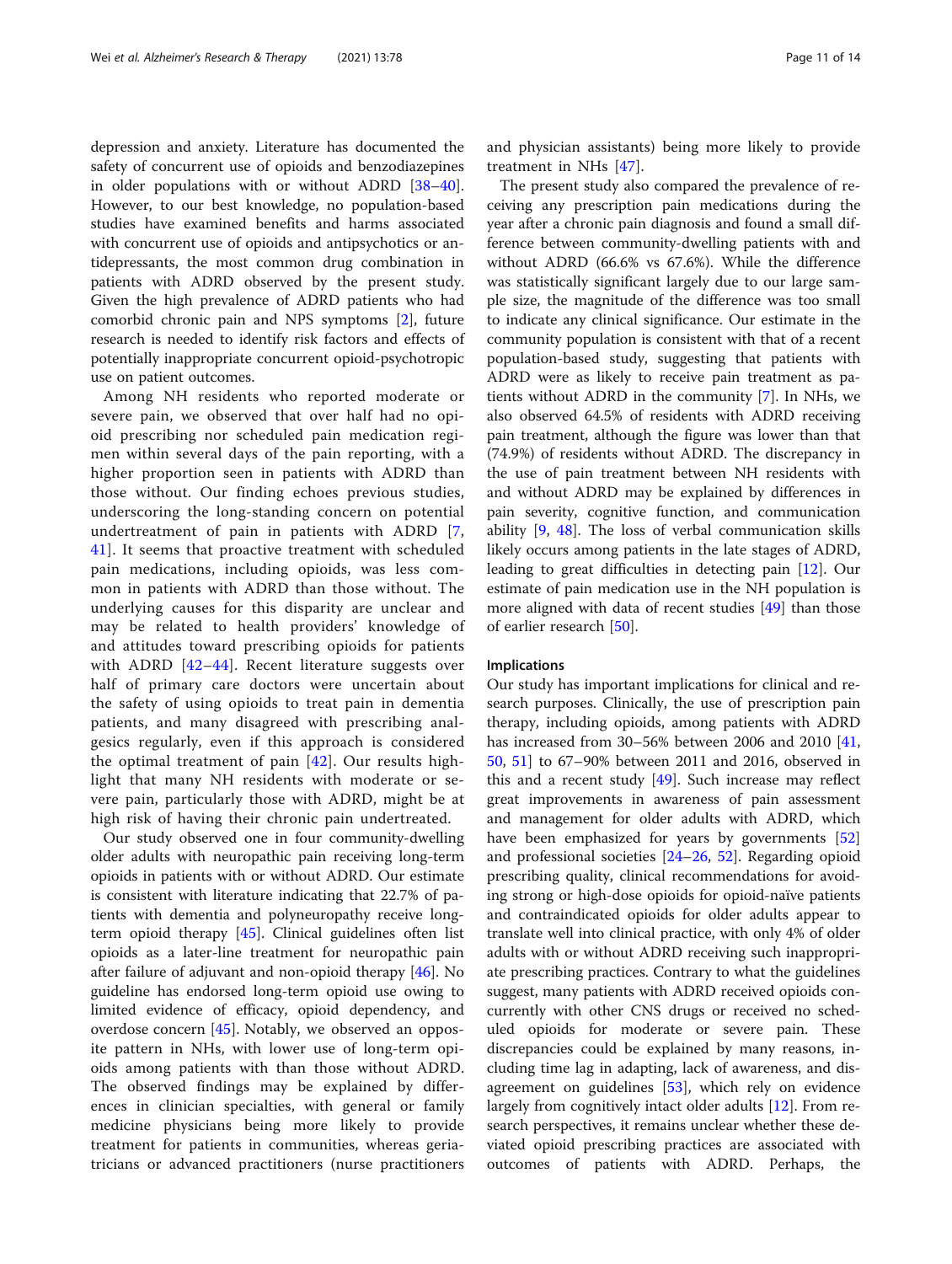<span id="page-11-0"></span>fundamental question that ought to be answered is whether opioids are safe, especially if used concurrently with psychotropic CNS drugs for neuropsychiatric symptoms (NPSs), which affects 95% of patients with ADRD [[35\]](#page-13-0). These questions need to be addressed with considerations of limited treatment options available for NPSs, shortened life expectancy [[54\]](#page-13-0), and health outcomes (e.g., pain control, physical independence) that are attainable and desirable in patients with ADRD [[55\]](#page-13-0).

#### Strengths and limitations

The Medicare claims data lacked information on some important elements, such as prior pain management experience (e.g., response and tolerance to opioids) and medical notes (e.g., drug and disease contraindications to opioids) that may justify deviations from guidelines. Although lacking these data may have hindered our ability to assess the quality of opioid prescribing, we mitigated this issue by balancing characteristics derived from Medicare claims or MDS 3.0 data, thus achieving comparison groups with presumably similar distributions of these factors that may explain deviations from guidelines. Analyses in a specific residential setting also helped reduce the heterogeneity of patient characteristics when comparing quality measures between patients with ADRD or without. Second, baseline depression and functional ability measured using MDS 3.0 were accounted for in the NH sample but not the community sample due to lack of information on these variables. Third, Medicare data do not detail the indication for which a drug was prescribed, which creates difficulty in determining the type of pain condition (e.g., neuropathic or nociceptive pain) for which the opioids were prescribed among patients with multiple co-existing pain conditions. Fourth, while MDS 3.0 used validated tools (i.e., numerical rating scale or verbal descriptor scale) to capture self-reported pain from NH patients who are capable of communication, these tools may not completely capture pain severity from patients with ADRD, particularly those in later stages where memory and communication ability is deteriorating [[12](#page-12-0)]. Fifth, our results are derived from Medicare fee-for-service beneficiaries and cannot be generalized to those with Medicare Advantage or the non-Medicare population. Sixth, the assessed quality indicators of opioid prescribing may act against each other. For example, not prescribing opioids for patients with moderate to severe pain violates one guideline recommendation, but such practice may be necessary to avoid opioid use with other existing CNS drugs. Finally, the study used data prior to 2016, and it is unclear to what extent the 2016 Centers for Disease Control and Prevention guideline has shaped the quality of opioid prescribing in patients with ADRD

and chronic pain. Studies exploring the impact of this more recent federal guidance are needed.

#### Conclusions

Potential inappropriate opioid prescribing in 2 of 5 areas of pain care was more common among patients with ADRD than among patients without ADRD in community or NH settings between 2011 and 2015. Further studies exploring determinants and health outcomes associated with opioid prescribing in identified areas of pain care among patients with ADRD are warranted.

#### Supplementary Information

Supplementary information accompanies this paper at [https://doi.org/10.](https://doi.org/10.1186/s13195-021-00818-3) [1186/s13195-021-00818-3](https://doi.org/10.1186/s13195-021-00818-3).

Additional file 1: Table S1. ICD-9-CM Codes and Procedures for Disease Conditions and Service Care Considered in the Study. Table S2. Medications of Interest in This Study. Table S3. Current and Recent Guideline and Consensus Documents on Opioid Prescribing for Older Adults with Noncancer pain. Table S4. Characteristics of Community-Dwelling Patients with Chronic Pain With or Without ADRD Using Inverse Propensity Weighting, by Cohort. Table S5. Characteristics of Nursing Home Residents Who Have Chronic Pain With or Without ADRD Using Inverse Propensity Weighting, by Cohort. Figure S1. Flowchart of Included Patients. Figure S2. Absolute Standardized Differences for Baseline Demographic and Clinical Characteristics of Community-Dwelling Patients With Chronic Pain With or Without ADRD in the Original Population and After Inverse Probability Weighting. Figure S3. Absolute Standardized Differences for Baseline Demographic and Clinical Characteristics of Nursing Home Residents Who Had Chronic Pain With or Without ADRD in the Original Population and After Inverse Probability Weighting.

#### Acknowledgements

None.

#### Sponsor's role

The National Institute on Aging had no role in the design and conduct of the study; collection, management, analysis, and interpretation of the data; preparation, review, or approval of the manuscript; or the decision to submit the manuscript for publication.

#### Authors' contributions

Study concept and design (Wei and Winterstein), acquisition of subjects and/ or data (Wei), data analysis (Wei and Chen), interpretation of data (all authors), and preparation of the manuscript (all authors). The authors read and approved the final manuscript.

#### Funding

This project was funded by a Mentored Research Scientist Award (K01AG054764, Dr. Wei) from the National Institute on Aging.

#### Availability of data and materials

The data that support the findings of this study are available from the Centers for Medicare and Medicaid Services but restrictions apply to the availability of these data, which were used under license for the current study, and so are not publicly available.

#### Declarations

#### Ethics approval and consent to participate

The University of Florida Institutional Review Board approved and waived patient informed consent for this study.

#### Consent for publication

Not applicable.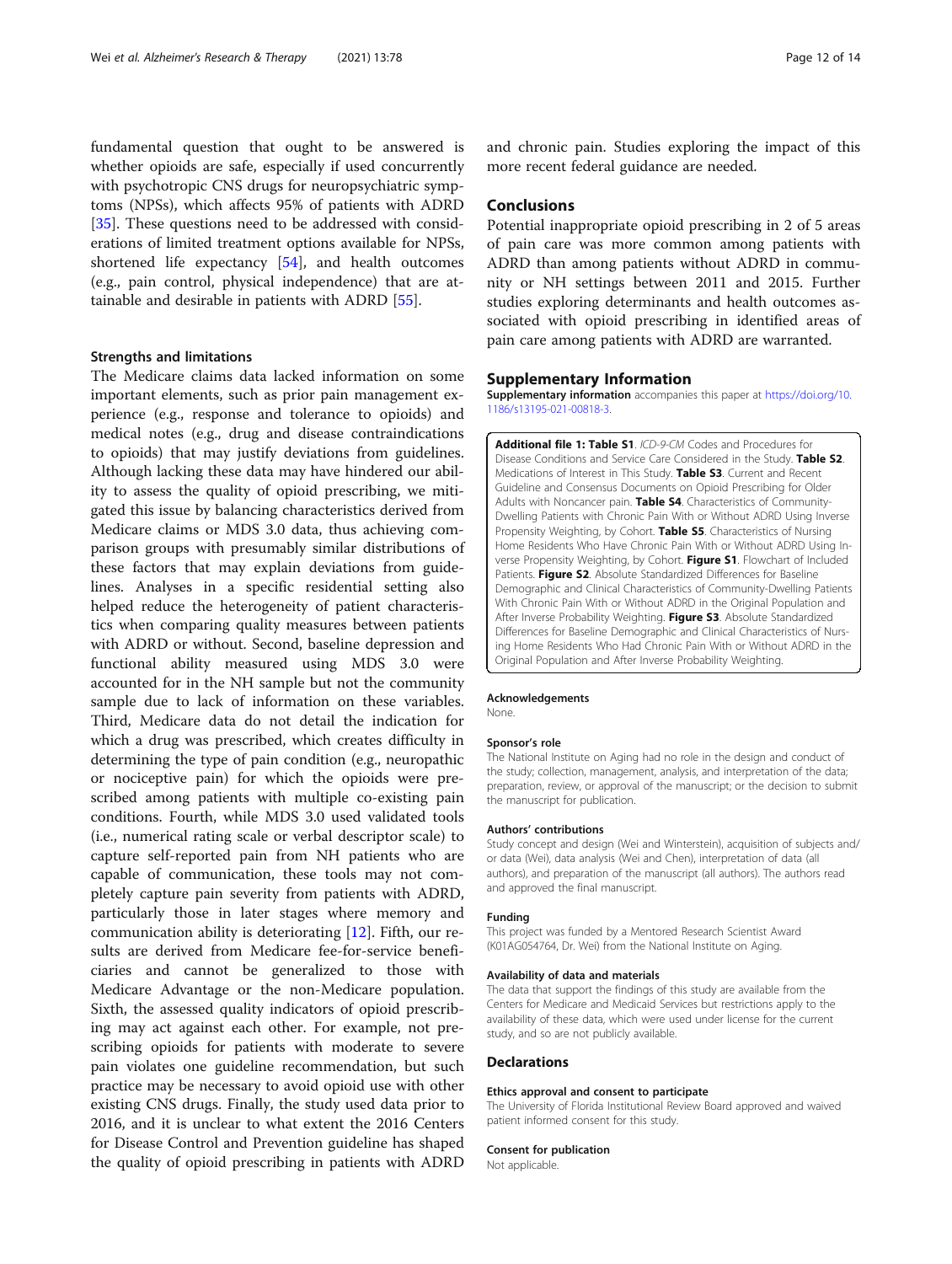#### <span id="page-12-0"></span>Competing interests

The authors declare that they have no competing interests.

#### Author details

<sup>1</sup>Department of Pharmaceutical Outcomes and Policy, University of Florida College of Pharmacy, 1225 Center Drive, Health Professions Nursing Pharmacy Building, Room 3321, Gainesville, FL 32610, USA. <sup>2</sup>Center for Drug Evaluation and Safety, University of Florida, Gainesville, FL, USA. <sup>3</sup>Department of Community Health and Family Medicine, College of Medicine, University of Florida, Gainesville, FL, USA. <sup>4</sup>Pain Research and Intervention Center of Excellence, University of Florida, Gainesville, USA. <sup>5</sup>College of Dentistry, University of Florida, Gainesville, FL, USA. <sup>6</sup>Division of Geriatrics and Palliative Medicine, Weill Cornell Medical College, New York, NY, USA. <sup>7</sup>Department of Neurology, McKnight Brain Institute, University of Florida, Gainesville, FL, USA. 8 NF/SG Veterans Health System, Malcom Randall VAMC, Geriatrics Research, Education, Clinical Center (GRECC), Gainesville, FL, USA. <sup>9</sup>University of Florida College of Nursing, Gainesville, FL, USA. 10Department of Aging and Geriatric Research, Institute on Aging, University of Florida College of Medicine, Gainesville, FL, USA. <sup>11</sup>Department of Biostatistics, University of Florida Colleges of Medicine and Public Health & Health Professions, Gainesville, FL, USA. <sup>12</sup>Department of Epidemiology, University of Florida Colleges of Medicine and Public Health & Health Professions, Gainesville, FL, USA.

# Received: 8 August 2020 Accepted: 26 March 2021<br>Published online: 12 April 2021

#### References

- Takai Y, Yamamoto-Mitani N, Okamoto Y, Koyama K, Honda A. Literature review of pain prevalence among older residents of nursing homes. Pain Manag Nurs. 2010;11(4):209–23. <https://doi.org/10.1016/j.pmn.2010.08.006>.
- 2. van Dalen-Kok AH, Pieper MJ, de Waal MW, Lukas A, Husebo BS, Achterberg WP. Association between pain, neuropsychiatric symptoms, and physical function in dementia: a systematic review and meta-analysis. BMC Geriatr. 2015;15(1):49. <https://doi.org/10.1186/s12877-015-0048-6>.
- van Kooten J, van der Wouden JC, Sikkes SAM, Smalbrugge M, Hertogh C, Stek ML. Pain, neuropsychiatric symptoms, and quality of life of nursing home residents with advanced dementia in the Netherlands: a crosssectional study. Alzheimer Dis Assoc Disord. 2017;31(4):315–21. [https://doi.](https://doi.org/10.1097/WAD.0000000000000197) [org/10.1097/WAD.0000000000000197](https://doi.org/10.1097/WAD.0000000000000197).
- 4. Reid MC, Eccleston C, Pillemer K. Management of chronic pain in older adults. BMJ. 2015;350(2):h532. <https://doi.org/10.1136/bmj.h532>.
- Tan EC, Jokanovic N, Koponen MP, Thomas D, Hilmer SN, Bell JS. Prevalence of analgesic use and pain in people with and without dementia or cognitive impairment in aged care facilities: a systematic review and metaanalysis. Curr Clin Pharmacol. 2015;10(3):194–203. [https://doi.org/10.2174/1](https://doi.org/10.2174/157488471003150820144958) [57488471003150820144958](https://doi.org/10.2174/157488471003150820144958).
- Scherder E, Oosterman J, Swaab D, Herr K, Ooms M, Ribbe M, Sergeant J, Pickering G, Benedetti F. Recent developments in pain in dementia. BMJ. 2005;330(7489):461–4. [https://doi.org/10.1136/bmj.330.7489.461.](https://doi.org/10.1136/bmj.330.7489.461)
- 7. Haasum Y, Fastbom J, Fratiglioni L, Kareholt I, Johnell K. Pain treatment in elderly persons with and without dementia: a population-based study of institutionalized and home-dwelling elderly. Drugs Aging. 2011;28(4):283–93. <https://doi.org/10.2165/11587040-000000000-00000>.
- 8. Griffioen C, Husebo BS, Flo E, Caljouw MAA, Achterberg WP. Opioid prescription use in nursing home residents with advanced dementia. Pain Med. 2019;20(1):50–7. <https://doi.org/10.1093/pm/pnx268>.
- 9. Ersek M, Nash PV, Hilgeman MM, Neradilek MB, Herr KA, Block PR, Collins AN. Pain patterns and treatment among nursing home residents with moderate-severe cognitive impairment. J Am Geriatr Soc. 2020;68(4):794– 802. [https://doi.org/10.1111/jgs.16293.](https://doi.org/10.1111/jgs.16293)
- 10. Jensen-Dahm C, Gasse C, Astrup A, Mortensen PB, Waldemar G. Frequent use of opioids in patients with dementia and nursing home residents: a study of the entire elderly population of Denmark. Alzheimers Dement. 2015;11(6):691–9. <https://doi.org/10.1016/j.jalz.2014.06.013>.
- 11. Barry HE, Parsons C, Passmore AP, Hughes CM. Exploring the prevalence of and factors associated with pain: a cross-sectional study of communitydwelling people with dementia. Health Soc Care Community. 2016;24(3): 270–82. [https://doi.org/10.1111/hsc.12204.](https://doi.org/10.1111/hsc.12204)
- 12. Achterberg W, Lautenbacher S, Husebo B, Erdal A, Herr K. Pain in dementia. Pain Rep. 2020;5(1):e803. <https://doi.org/10.1097/PR9.0000000000000803>.
- 13. Moriya AS, Miller GE. Any use and frequent use of opioids among elderly adults in 2015–2016, by socioeconomic characteristics. Rockville: Statistical
- Brief (Medical Expenditure Panel Survey (US)); 2018. 14. The Centers for Medicare and Medicaid Services. Chronic Condition Data Warehouse Chronic Categories 2020 [cited 2020. Available from: [https://](https://www2.ccwdata.org/web/guest/condition-categories) [www2.ccwdata.org/web/guest/condition-categories](https://www2.ccwdata.org/web/guest/condition-categories).
- 15. Rahman AN, Applebaum RA. The nursing home Minimum Data Set assessment instrument: manifest functions and unintended consequences- past, present, and future. Gerontologist. 2009;49(6):727–35. [https://doi.org/1](https://doi.org/10.1093/geront/gnp066) [0.1093/geront/gnp066.](https://doi.org/10.1093/geront/gnp066)
- 16. Gruber-Baldini AL, Stuart B, Zuckerman IH, Simoni-Wastila L, Miller R. Treatment of dementia in community-dwelling and institutionalized medicare beneficiaries. J Am Geriatr Soc. 2007;55(10):1508–16. [https://doi.](https://doi.org/10.1111/j.1532-5415.2007.01387.x) [org/10.1111/j.1532-5415.2007.01387.x](https://doi.org/10.1111/j.1532-5415.2007.01387.x).
- 17. Olsen C, Pedersen I, Bergland A, Enders-Slegers MJ, Joranson N, Calogiuri G, et al. Differences in quality of life in home-dwelling persons and nursing home residents with dementia - a cross-sectional study. BMC Geriatr. 2016; 16(1):137. [https://doi.org/10.1186/s12877-016-0312-4.](https://doi.org/10.1186/s12877-016-0312-4)
- 18. Wei YJ, Simoni-Wastila L, Zuckerman IH, Brandt N, Lucas JA. Algorithm for identifying nursing home days using Medicare claims and minimum data set assessment data. Med Care. 2016;54(11):e73–e7. [https://doi.org/10.1097/](https://doi.org/10.1097/MLR.0000000000000109) [MLR.0000000000000109.](https://doi.org/10.1097/MLR.0000000000000109)
- 19. The Centers for Medicare and Medicaid Services. Opioid oral morphine milligram equivalent (MME) conversion factors 2020. Available from: [https://www.cms.gov/](https://www.cms.gov/Medicare/Prescription-Drug-Coverage/PrescriptionDrugCovContra/Downloads/Oral-MME-CFs-vFeb-2018.pdf) [Medicare/Prescription-Drug-Coverage/PrescriptionDrugCovContra/Downloads/Oral-](https://www.cms.gov/Medicare/Prescription-Drug-Coverage/PrescriptionDrugCovContra/Downloads/Oral-MME-CFs-vFeb-2018.pdf)[MME-CFs-vFeb-2018.pdf](https://www.cms.gov/Medicare/Prescription-Drug-Coverage/PrescriptionDrugCovContra/Downloads/Oral-MME-CFs-vFeb-2018.pdf). Accessed 1 Jan 2020.
- 20. Dowell D, Haegerich TM, Chou R. CDC guideline for prescribing opioids for chronic pain--United States, 2016. JAMA. 2016;315(15):1624–45. [https://doi.](https://doi.org/10.1001/jama.2016.1464) [org/10.1001/jama.2016.1464](https://doi.org/10.1001/jama.2016.1464).
- 21. Braden JB, Russo J, Fan MY, Edlund MJ, Martin BC, DeVries A, Sullivan MD. Emergency department visits among recipients of chronic opioid therapy. Arch Intern Med. 2010;170(16):1425–32. [https://doi.org/10.1001/a](https://doi.org/10.1001/archinternmed.2010.273) [rchinternmed.2010.273.](https://doi.org/10.1001/archinternmed.2010.273)
- 22. Sullivan MD, Edlund MJ, Fan MY, Devries A, Brennan Braden J, Martin BC. Risks for possible and probable opioid misuse among recipients of chronic opioid therapy in commercial and medicaid insurance plans: the TROUP study. Pain. 2010;150(2):332–9. <https://doi.org/10.1016/j.pain.2010.05.020>.
- 23. Gellad WF, Zhao X, Thorpe CT, Thorpe JM, Sileanu FE, Cashy JP, Mor M, Hale JA, Radomski T, Hausmann LRM, Fine MJ, Good CB. Overlapping buprenorphine, opioid, and benzodiazepine prescriptions among veterans dually enrolled in Department of Veterans Affairs and Medicare Part D. Subst Abus. 2017;38(1):22–5. [https://doi.org/10.1080/08897077.2016.1267071.](https://doi.org/10.1080/08897077.2016.1267071)
- American Geriatrics Society Beers Criteria Update Expert P. American Geriatrics Society 2015 updated Beers criteria for potentially inappropriate medication use in older adults. J Am Geriatr Soc. 2015;63(11):2227–46. <https://doi.org/10.1111/jgs.13702>.
- 25. American Geriatrics Society Beers Criteria Update Expert P. American Geriatrics Society updated Beers criteria for potentially inappropriate medication use in older adults. J Am Geriatr Soc. 2012;60(4):616–31. [https://](https://doi.org/10.1111/j.1532-5415.2012.03923.x) [doi.org/10.1111/j.1532-5415.2012.03923.x.](https://doi.org/10.1111/j.1532-5415.2012.03923.x)
- 26. American Geriatrics Society Panel on Pharmacological Management of Persistent Pain in Older P. Pharmacological management of persistent pain in older persons. J Am Geriatr Soc. 2009;57(8):1331–46.
- 27. Chou R. 2009 clinical guidelines from the American Pain Society and the American Academy of Pain Medicine on the use of chronic opioid therapy in chronic noncancer pain: what are the key messages for clinical practice? Pol Arch Med Wewn. 2009;119(7–8):469–77.
- 28. Curtis LH, Hammill BG, Eisenstein EL, Kramer JM, Anstrom KJ. Using inverse probability-weighted estimators in comparative effectiveness analyses with observational databases. Med Care. 2007;45(10 Supl 2):S103–7.
- 29. Kroenke K, Spitzer RL, Williams JB. The PHQ-9: validity of a brief depression severity measure. J Gen Intern Med. 2001;16(9):606–13. [https://doi.org/10.1](https://doi.org/10.1046/j.1525-1497.2001.016009606.x) [046/j.1525-1497.2001.016009606.x](https://doi.org/10.1046/j.1525-1497.2001.016009606.x).
- 30. Carpenter GI, Hastie CL, Morris JN, Fries BE, Ankri J. Measuring change in activities of daily living in nursing home residents with moderate to severe cognitive impairment. BMC Geriatr. 2006;6(1):7. [https://doi.org/10.1186/1471-2318-6-7.](https://doi.org/10.1186/1471-2318-6-7)
- 31. Obesity: preventing and managing the global epidemic. Report of a WHO consultation. World Health Organ Tech Rep Ser. 2000;894:i-xii, 1–253.
- 32. Petersen ML, Porter KE, Gruber S, Wang Y, van der Laan MJ. Diagnosing and responding to violations in the positivity assumption. Stat Methods Med Res. 2012;21(1):31–54. [https://doi.org/10.1177/0962280210386207.](https://doi.org/10.1177/0962280210386207)